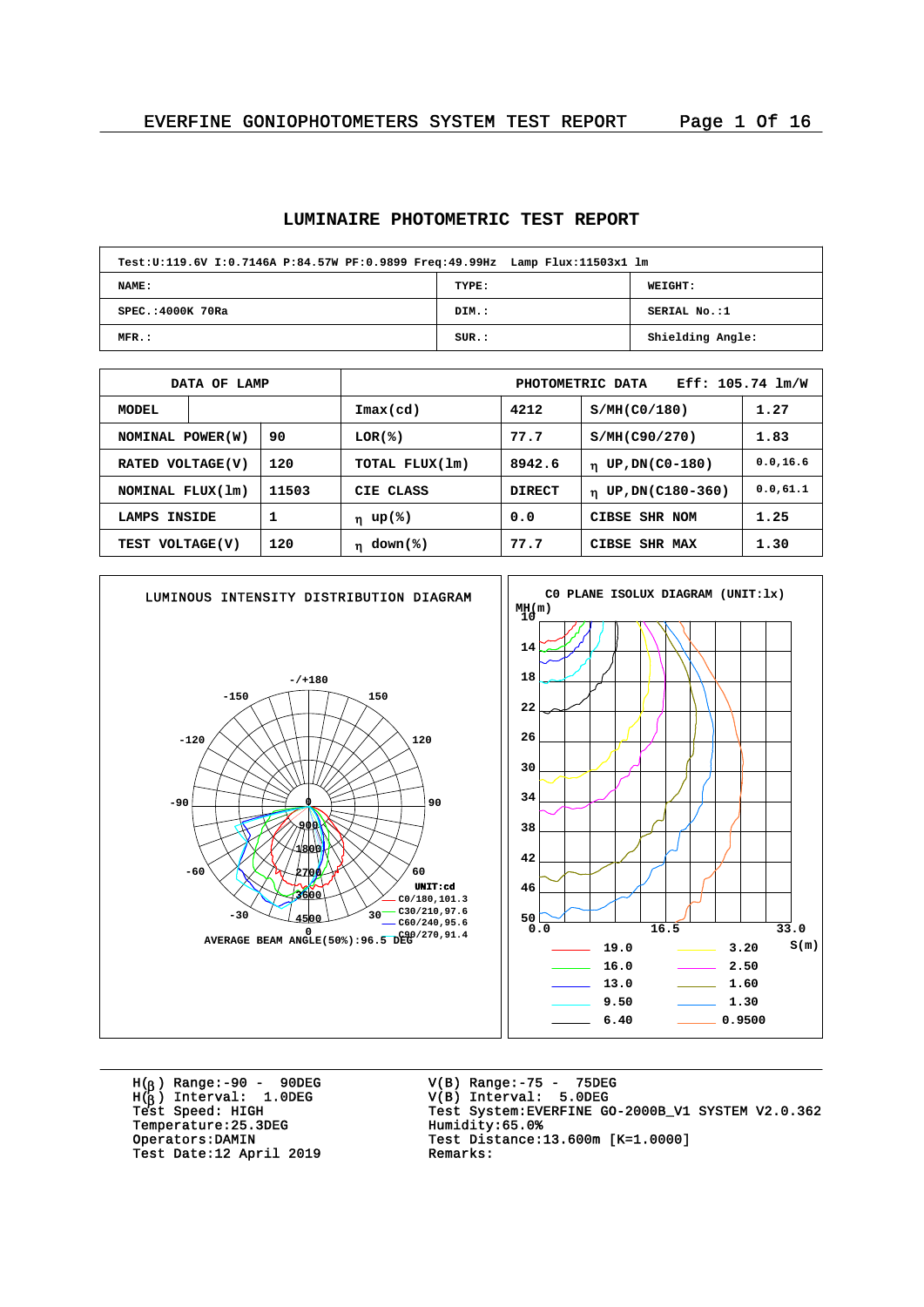#### **ZONAL FLUX DIAGRAM**

#### ZONAL FLUX DIAGRAM:

| Y          | C <sub>0</sub> | C45                   | C90       | C135        | C180  | C225        | C <sub>270</sub> | C315        | $\mathbf{Y}$ | o zone | $\Phi$ total | %lum, lamp |
|------------|----------------|-----------------------|-----------|-------------|-------|-------------|------------------|-------------|--------------|--------|--------------|------------|
| ${\bf 10}$ | 3135           | 2556                  | 2299      | 2486        | 3089  | 3501        | 3756             | 3573        | $0 - 10$     | 293.8  | 293.8        | 3.29, 2.55 |
| 20         | 2845           | 1941                  | 1544      | 1947        | 2951  | 3948        | 4005             | 3772        | $10 - 20$    | 845.8  | 1140         | 12.7, 9.91 |
| 30         | 2550           | 1285                  | 828.8     | 1328        | 2627  | 3524        | 3838             | 3447        | $20 - 30$    | 1209   | 2349         | 26.3, 20.4 |
| 40         | 2115           | 770.7                 | 482.0     | 810.4       | 2238  | 3532        | 3914             | 3491        | $30 - 40$    | 1443   | 3792         | 42.4,33    |
| 50         | 1534           | 451.9                 | 232.0     | 486.8       | 1731  | 3085        | 3551             | 2960        | $40 - 50$    | 1528   | 5320         | 59.5, 46.2 |
| 60         | 908.7          | 225.3                 | 78.98     | 246.4       | 1041  | 2575        | 2750             | 2560        | $50 - 60$    | 1346   | 6666         | 74.5,58    |
| 70         | 537.5          | 105.5                 | 37.61     | 117.5       | 637.6 | 2303        | 2893             | 2234        | $60 - 70$    | 1162   | 7828         | 87.5, 68.1 |
| 80         | 193.4          | 27.52                 | $\bullet$ | 33.02       | 274.3 | 1642        | $\mathbf 0$      | 1626        | $70 - 80$    | 981.9  | 8810         | 98.5, 76.6 |
| 90         | 32.18          | $\mathbf 0$           | 0         | $\mathbf 0$ | 15.23 | $\mathbf 0$ | $\mathbf 0$      | $\mathbf 0$ | $80 - 90$    | 132.7  | 8943         | 100, 77.7  |
| 100        |                |                       |           |             |       |             |                  |             | $90 - 100$   |        |              |            |
| 110        |                |                       |           |             |       |             |                  |             | 100-110      |        |              |            |
| 120        |                |                       |           |             |       |             |                  |             | $110 - 120$  |        |              |            |
| 130        |                |                       |           |             |       |             |                  |             | 120-130      |        |              |            |
| 140        |                |                       |           |             |       |             |                  |             | $130 - 140$  |        |              |            |
| 150        |                |                       |           |             |       |             |                  |             | 140-150      |        |              |            |
| 160        |                |                       |           |             |       |             |                  |             | 150-160      |        |              |            |
| 170        |                |                       |           |             |       |             |                  |             | $160 - 170$  |        |              |            |
| 180        |                |                       |           |             |       |             |                  |             | 170-180      |        |              |            |
| <b>DEG</b> |                | LUMINOUS INTENSITY:cd |           |             |       |             |                  |             |              |        | UNIT: 1m     |            |

Conical surface Flux(90deg): 4563.4 lm

%lum = 51.0%  $\text{\$lamp = 39.7\%}$ 

Conical surface Flux(120deg): 6666 lm

 $\text{Sum} = 74.5\%$  $\text{\$lamp = 58.0\%}$ 

> H( ) Range:-90 - 90DEG H( ) Interval: 1.0DEG Temperature: 25.3DEG<br>Operators: DAMIN Test Date:12 April 2019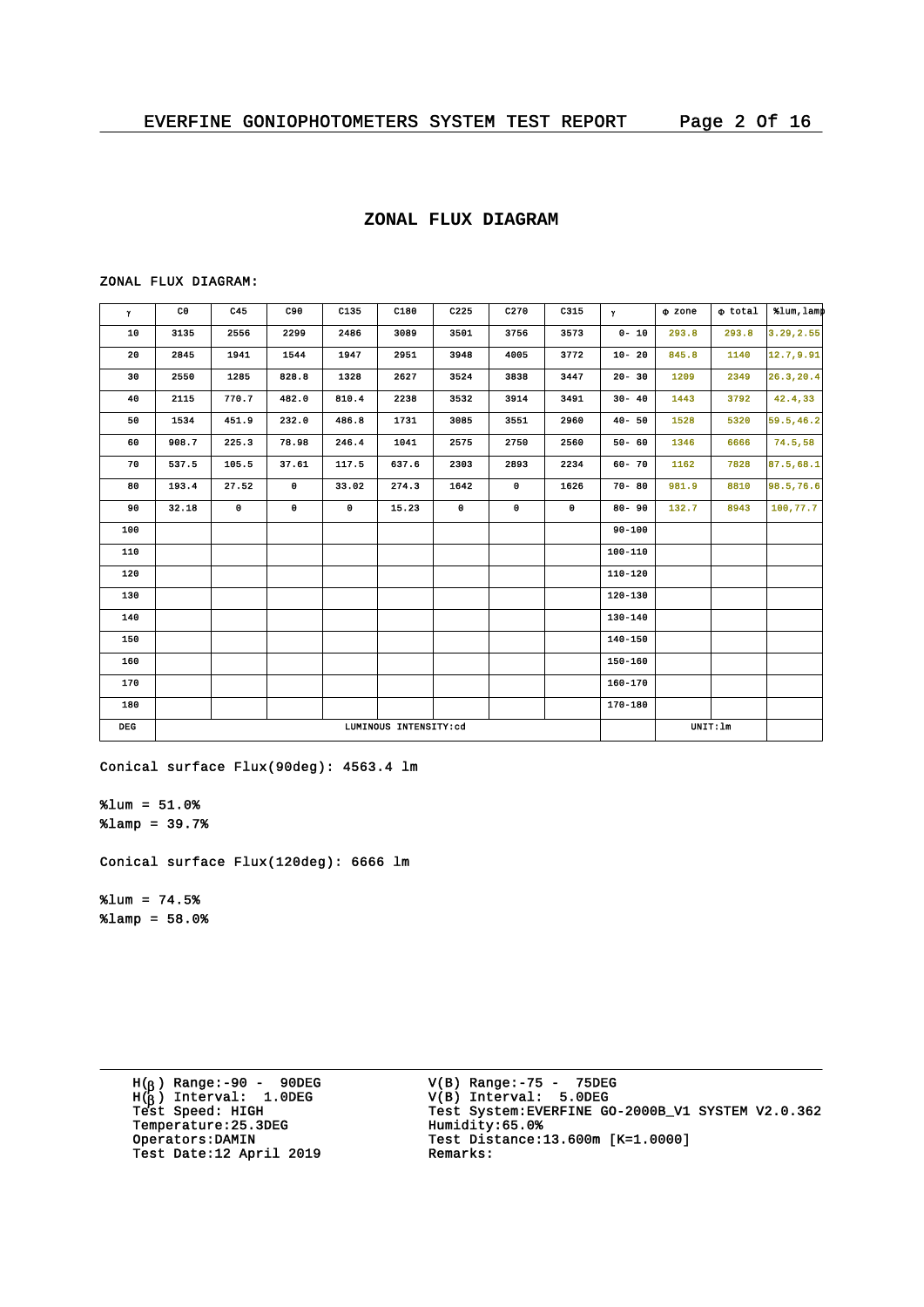# **LUMINANCE LIMITATION CURVES**

| Test:U:119.6V I:0.7146A P:84.57W PF:0.9899 Freq:49.99Hz Lamp Flux:11503x1 lm |       |                  |  |  |  |  |  |  |  |  |
|------------------------------------------------------------------------------|-------|------------------|--|--|--|--|--|--|--|--|
| <b>NAME:</b>                                                                 | TYPE: | <b>WEIGHT:</b>   |  |  |  |  |  |  |  |  |
| SPEC.: 4000K 70Ra                                                            | DIM.: | SERIAL No.:1     |  |  |  |  |  |  |  |  |
| MFR.:                                                                        | SUR.: | Shielding Angle: |  |  |  |  |  |  |  |  |

|                      |                          |                           |            | LUMINANCE LIMITATION CURVES |              |              |                |              |                                                       |  |  |  |
|----------------------|--------------------------|---------------------------|------------|-----------------------------|--------------|--------------|----------------|--------------|-------------------------------------------------------|--|--|--|
| GLARE                | CLASS                    | ILLUMINANCE (1x)          |            |                             |              |              |                |              |                                                       |  |  |  |
| 1.15                 | $\mathbb{A}$             | 2000                      | 1000       | 500                         | $\leq$ = 300 |              |                |              |                                                       |  |  |  |
| 1.50                 | В                        |                           | 2000       | 1000                        | 500          | $\leq$ = 300 |                |              |                                                       |  |  |  |
| 1.85                 | C                        |                           |            | 2000                        | 1000         | 500          | $\leq$ = 300   |              |                                                       |  |  |  |
| 2.20                 | D                        |                           |            |                             | 2000         | 1000         | 500            | $\leq$ = 300 |                                                       |  |  |  |
| 2.55                 | $\mathbb E$              |                           |            |                             |              | 2000         | 1000           | 500          | $\leq$ = 300                                          |  |  |  |
| G(DEG)               |                          | $\mathsf{a}$              | $_{\rm b}$ | $\rm ^c$                    | ${\rm d}$    | e            | $\mathbf f$    | $\mathbf{g}$ | h                                                     |  |  |  |
| 85<br>75<br>65<br>55 | a b<br>d<br>$\mathbf{C}$ | $\mathbf f$<br>$\epsilon$ | g          | $\,$ h                      |              |              |                |              | $\frac{8}{6}$<br>-<br>4<br>3<br>a/h<br>$\overline{a}$ |  |  |  |
| 45<br>$\overline{8}$ | 1000                     | $\overline{2}$            | 3          | 5<br>$\overline{4}$         | 8<br>6       | 10000        | $\mathfrak{D}$ | ς            | 1<br>4                                                |  |  |  |
| CO/180               |                          |                           | C90/270    |                             |              |              | LUMINANCE      | (cd/(m2))    |                                                       |  |  |  |

|        | LUMINANCE cd/(m2) |         |  |  |
|--------|-------------------|---------|--|--|
| G(DEG) | CO/180            | C90/270 |  |  |
| 85     | 22041             | 0       |  |  |
| 80     | 21835             | 0       |  |  |
| 75     | 27123             | 1282    |  |  |
| 70     | 30814             | 2156    |  |  |
| 65     | 34171             | 2705    |  |  |
| 60     | 35636             | 3097    |  |  |
| 55     | 39181             | 5316    |  |  |
| 50     | 46802             | 7078    |  |  |
| 45     | 51201             | 8557    |  |  |

H( ) Range:-90 - 90DEG H( ) Interval: 1.0DEG Temperature:25.3DEG Humidity:65.0%<br>Operators:DAMIN Test Distance: Test Date:12 April 2019

V(B) Range:-75 - 75DEG V(B) Interval: 5.0DEG <sup>b</sup> <sup>b</sup> Test Speed: HIGH Test System:EVERFINE GO-2000B\_V1 SYSTEM V2.0.362 Test Distance:13.600m [K=1.0000]<br>Remarks: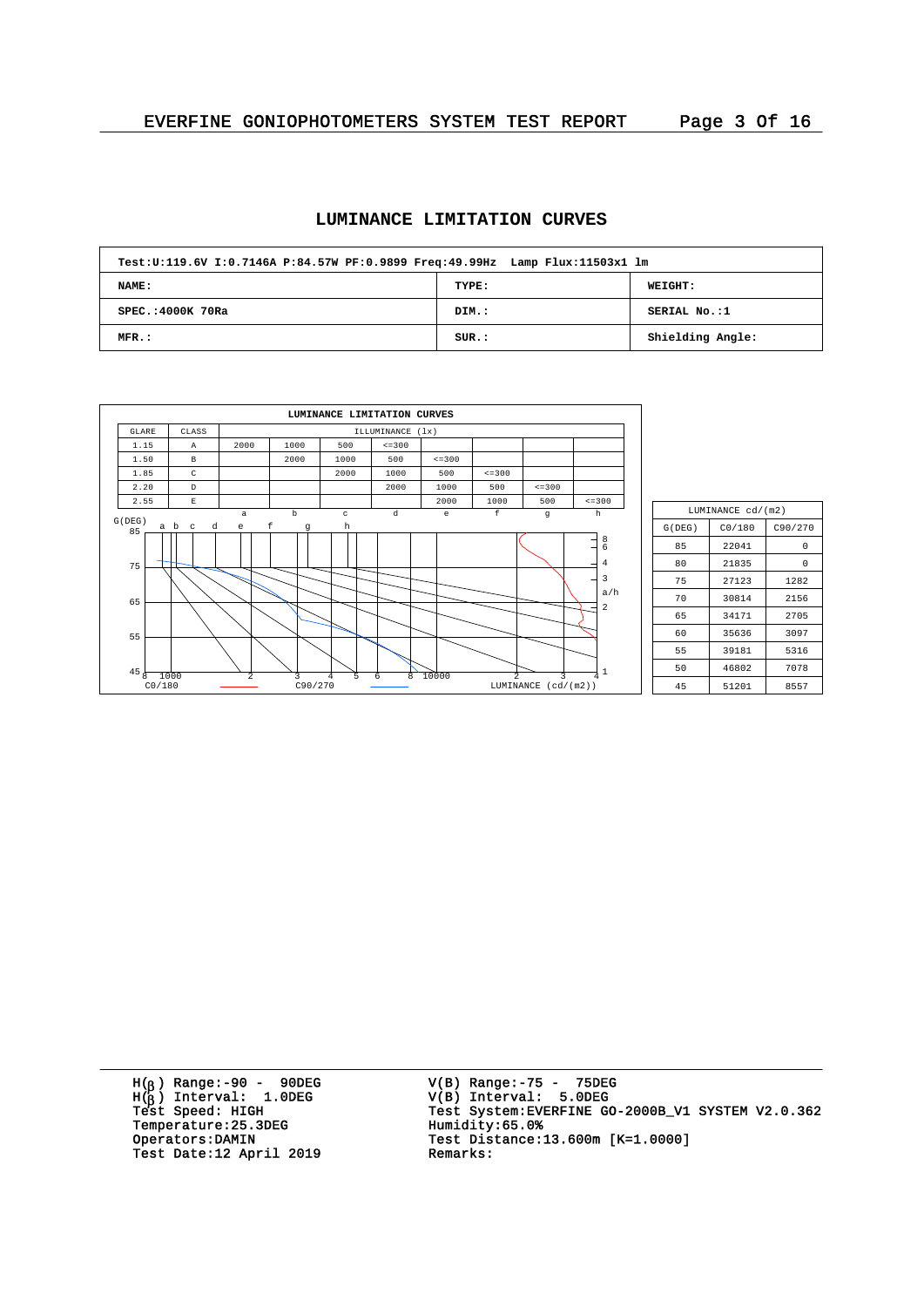#### **NAME: SPEC.:4000K 70Ra MFR.: TYPE: DIM.: SUR.: WEIGHT: SERIAL No.:1 Shielding Angle: Test:U:119.6V I:0.7146A P:84.57W PF:0.9899 Freq:49.99Hz Lamp Flux:11503x1 lm** pcc w r pfc RCR RCR:Room Cavity Ratio Coefficients of Utilization(CU) 80% 50% 30% 10% 20% 70% 50% 30% 10% 20% 50% 50% 30% 10% 20% 30% 50% 30% 10% 20% 10% 50% 30% 10% 20% 0 0 0 0.0 1.0 2.0 3.0 4.0 5.0 6.0 7.0 8.0 9.0 10.0 .93 .80 .69 .60 .53 .48 .43 .39 .35 .33 .30 .93 .77 .64 .54 .46 .40 .36 .32 .29 .26 .24 .93 .73 .59 .48 .41 .35 .31 .27 .24 .22 .20 .90 .78 .68 .59 .52 .47 .42 .38 .35 .32 .30 .90 .75 .63 .53 .46 .40 .35 .32 .28 .26 .24 .90 .72 .58 .48 .41 .35 .30 .27 .24 .22 .20 .86 .75 .65 .57 .50 .45 .41 .37 .34 .31 .29 .86 .72 .61 .51 .45 .39 .35 .31 .28 .26 .23 .86 .70 .57 .47 .40 .34 .30 .27 .24 .22 .20 .83 .72 .62 .55 .48 .43 .39 .36 .33 .30 .28 .83 .70 .59 .50 .43 .38 .34 .30 .28 .25 .23 .83 .68 .55 .46 .39 .34 .30 .26 .24 .21 .19 .79 .69 .60 .53 .47 .42 .38 .35 .32 .30 .27 .79 .67 .57 .49 .42 .37 .33 .30 .27 .25 .23 .79 .66 .54 .45 .39 .34 .30 .26 .24 .21 .19 .78 .64 .52 .44 .37 .32 .28 .25 .22 .20 .18 AREA(m2)  $2\frac{1}{10}$  20 30 40 50 70 100 200 300 500 700 1k 2k 3k 4k 5k 7k 3 4 5 6 7 8 9 10 20 30 40 50 LAMPS LUMINAIRE BUDGETARY DIAGRAM 2 3 4 H=5 5 6 7. H=8 CONDITIONS FLUX 1000lm FACTOR 0.70 Hdown 0.00m Hwork 0.80m Ework(AVE) 100lx  $\rho$  (%)  $\vert$  cc  $\vert$  w  $\vert$  fc  $70$  50 30  $50 \mid 30 \mid 20$

**CU AND LUMINAIRE BUDGETARY ESTIMATE DIAGRAM**

H( ) Range:-90 - 90DEG H( ) Interval: 1.0DEG Temperature: 25.3DEG Test Date:12 April 2019

V(B) Range:-75 - 75DEG V(B) Interval: 5.0DEG <sup>b</sup> Test System: EVERFINE GO-2000B\_V1 SYSTEM V2.0.362<br>Humidity:65.0% Operators:DAMIN Test Distance:13.600m [K=1.0000]<br>Test Date:12 April 2019 Remarks: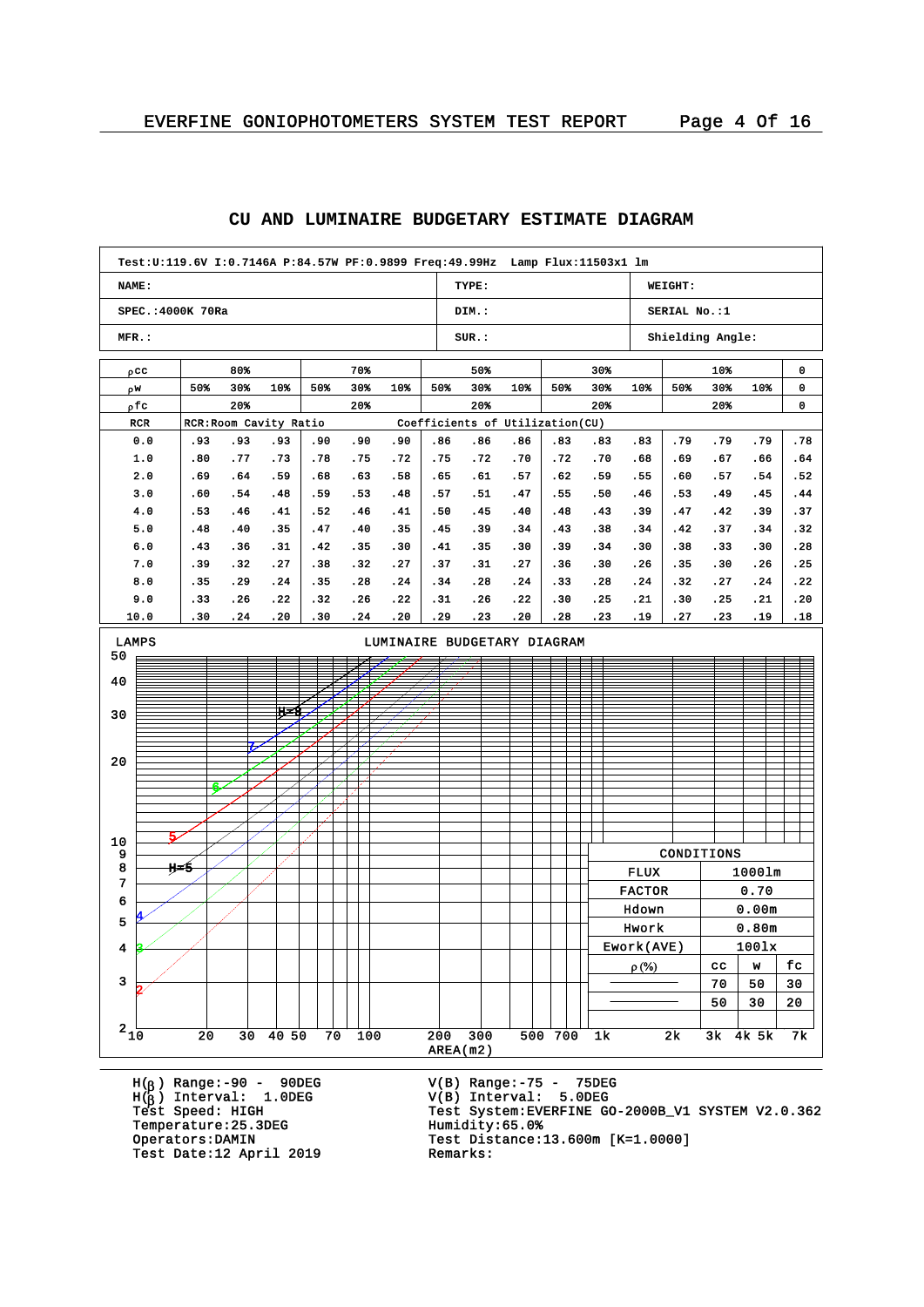#### **WEC AND CCEC**

| Test:U:119.6V I:0.7146A P:84.57W PF:0.9899 Freq:49.99Hz Lamp Flux:11503x1 lm |       |                  |  |  |  |  |  |  |  |  |
|------------------------------------------------------------------------------|-------|------------------|--|--|--|--|--|--|--|--|
| NAME:                                                                        | TYPE: | WEIGHT:          |  |  |  |  |  |  |  |  |
| SPEC.: 4000K 70Ra                                                            | DIM.: | SERIAL No.:1     |  |  |  |  |  |  |  |  |
| MFR.:                                                                        | SUR.: | Shielding Angle: |  |  |  |  |  |  |  |  |

|              |                     | 30%                             | 10%               | $\Omega$                                                                                                                                                                                                                                                                                                                                                                                                                                                                                                                                                                                                                                                                                                                                                                                                                                                                             |
|--------------|---------------------|---------------------------------|-------------------|--------------------------------------------------------------------------------------------------------------------------------------------------------------------------------------------------------------------------------------------------------------------------------------------------------------------------------------------------------------------------------------------------------------------------------------------------------------------------------------------------------------------------------------------------------------------------------------------------------------------------------------------------------------------------------------------------------------------------------------------------------------------------------------------------------------------------------------------------------------------------------------|
| $10*$<br>50% | $10*$               | $30*$<br>10%                    | 50%<br>30%<br>10% | 0                                                                                                                                                                                                                                                                                                                                                                                                                                                                                                                                                                                                                                                                                                                                                                                                                                                                                    |
|              |                     | 20%                             | 20%               | $\Omega$                                                                                                                                                                                                                                                                                                                                                                                                                                                                                                                                                                                                                                                                                                                                                                                                                                                                             |
|              |                     |                                 |                   |                                                                                                                                                                                                                                                                                                                                                                                                                                                                                                                                                                                                                                                                                                                                                                                                                                                                                      |
|              |                     |                                 |                   |                                                                                                                                                                                                                                                                                                                                                                                                                                                                                                                                                                                                                                                                                                                                                                                                                                                                                      |
|              |                     |                                 |                   |                                                                                                                                                                                                                                                                                                                                                                                                                                                                                                                                                                                                                                                                                                                                                                                                                                                                                      |
|              |                     |                                 |                   |                                                                                                                                                                                                                                                                                                                                                                                                                                                                                                                                                                                                                                                                                                                                                                                                                                                                                      |
|              |                     |                                 |                   |                                                                                                                                                                                                                                                                                                                                                                                                                                                                                                                                                                                                                                                                                                                                                                                                                                                                                      |
|              |                     |                                 |                   |                                                                                                                                                                                                                                                                                                                                                                                                                                                                                                                                                                                                                                                                                                                                                                                                                                                                                      |
|              |                     |                                 |                   |                                                                                                                                                                                                                                                                                                                                                                                                                                                                                                                                                                                                                                                                                                                                                                                                                                                                                      |
|              |                     |                                 |                   |                                                                                                                                                                                                                                                                                                                                                                                                                                                                                                                                                                                                                                                                                                                                                                                                                                                                                      |
|              |                     |                                 |                   |                                                                                                                                                                                                                                                                                                                                                                                                                                                                                                                                                                                                                                                                                                                                                                                                                                                                                      |
|              |                     |                                 |                   |                                                                                                                                                                                                                                                                                                                                                                                                                                                                                                                                                                                                                                                                                                                                                                                                                                                                                      |
|              |                     |                                 |                   |                                                                                                                                                                                                                                                                                                                                                                                                                                                                                                                                                                                                                                                                                                                                                                                                                                                                                      |
|              |                     |                                 |                   |                                                                                                                                                                                                                                                                                                                                                                                                                                                                                                                                                                                                                                                                                                                                                                                                                                                                                      |
|              | 70%<br>30%<br>$20*$ | 50%<br>30 <sub>8</sub><br>$20*$ | 50%               | Wall Exitance Coeffcients (WEC)<br>041. 127. 129. [240. 131. 228.  244. 136. 138.  140. 141. 148.  146. 144. 253.<br>037. 117. 207.  38. 121. 125. 39. 124. 124. 124. 128. 128. 233. 40. 130. 138.<br>.210. 106. 109. 109. 109. 109. 109. 112. 106. 208. 115. 114. 108. 116. 218. 218.<br>.209. 096. 176. 030. 098. 182. 030. 100. 189. 030. 103. 104. 104. 031. 200.<br> 260. 187. 162.  266. 168. 168.  27. 191.  27.  27. 193. 109. 108.  27. 194. 184.<br>.160. 079. 150. 24 .150. 081. 155. 082. 081. 081. 084. 084. 165. 084. 085. 169.<br>.021. 073. 074. 022. 074. 075. 022. 076. 019. 022. 077. 022. 022. 078. 057. 157.<br>020. 067. 051. 068. 068. 051. 070. 070. 079. 091. 020. 144. 020. 072. 046.<br>018. 063. 123.  108. 064. 127.  108. 105. 131.  108. 066. 155.  108. 066. 137.<br> 117. 058. 116.  117. 059. 119. 1060. 107. 123.  117. 106. 117.  107. 108. 128. |

| occ        |                                                                    | 80%   |     |     | 70%                                                                                  |                 |     | 50% |       |     | 30%   |     |     | 10%   |         | 0        |
|------------|--------------------------------------------------------------------|-------|-----|-----|--------------------------------------------------------------------------------------|-----------------|-----|-----|-------|-----|-------|-----|-----|-------|---------|----------|
| DW.        | 50%                                                                | 30%   | 10% | 50% | 30%                                                                                  | 10 <sub>8</sub> | 50% | 30% | $10*$ | 50% | 30%   | 10% | 50% |       | 30% 10% | 0        |
| ofc        |                                                                    | $20*$ |     |     | $20*$                                                                                |                 |     | 20% |       |     | $20*$ |     |     | $20*$ |         | $\Omega$ |
| <b>RCR</b> | RCR: Room Cavity Ratio Ceiling Cavity Exitance Coefficients (CCEC) |       |     |     |                                                                                      |                 |     |     |       |     |       |     |     |       |         |          |
| 0.0        |                                                                    |       |     |     | .16. 16. 16. 1050. 1050. 1050. 106. 1086. 1086. 127. 127. 127. 148. 148. 148.        |                 |     |     |       |     |       |     |     |       |         |          |
| 1.0        |                                                                    |       |     |     | .121. 013. 015. 036. 041. 048. 052. 072. 083. 089. 014. 121. 121. 141. 141.          |                 |     |     |       |     |       |     |     |       |         |          |
| 2.0        |                                                                    |       |     |     | .009. 111. 105. 1051. 1066. 145. 161. 1079. 1061. 1068. 1066. 1075. 102. 103. 103    |                 |     |     |       |     |       |     |     |       |         |          |
| 3.0        |                                                                    |       |     |     | 007. 101. 010. 020. 031. 044. 044. 053. 076. 049. 049. 011. 077. 049. 049. 019. 129. |                 |     |     |       |     |       |     |     |       |         |          |
| 4.0        |                                                                    |       |     |     | 005. 009. 121. 016. 028. 042. 027. 047. 073. 059. 058. 064. 044. 079. 079. 123.      |                 |     |     |       |     |       |     |     |       |         |          |
| 5.0        |                                                                    |       |     |     | .004. 008. 1101.  113. 221. 040.  222. 043. 070.  311. 051. 051.  366. 171. 117.     |                 |     |     |       |     |       |     |     |       |         |          |
| 6.0        |                                                                    |       |     |     | .004. 007. 112.  110. 230. 038. 181. 039039036. 056. 056. 030. 112. 112.             |                 |     |     |       |     |       |     |     |       |         |          |
| 7.0        |                                                                    |       |     |     | .001. 007. 012. 009. 021. 037. 037. 016. 036. 012. 051. 051. 051. 051. 016.          |                 |     |     |       |     |       |     |     |       |         |          |
| 8.0        |                                                                    |       |     |     | .001.000.110.1800.019.035.101.035.014.035.101.035.002.101.054.022.087                |                 |     |     |       |     |       |     |     |       |         |          |
| 9.0        |                                                                    |       |     |     |                                                                                      |                 |     |     |       |     |       |     |     |       |         |          |
| 10.0       |                                                                    |       |     |     | 002. 006. 010. 006. 1079. 032. 011. 029. 055. 015. 011. 041. 019. 047. 047. 092.     |                 |     |     |       |     |       |     |     |       |         |          |

H( ) Range:-90 - 90DEG H( ) Interval: 1.0DEG V(B) Range:-75 - 75DEG V(B) Interval: 5.0DEG <sup>b</sup> Temperature:25.3DEG Humidity:65.0%<br>Operators:DAMIN Test Distance: Test Date:12 April 2019

<sup>b</sup> Test Speed: HIGH Test System:EVERFINE GO-2000B\_V1 SYSTEM V2.0.362 Test Distance:13.600m [K=1.0000]<br>Remarks: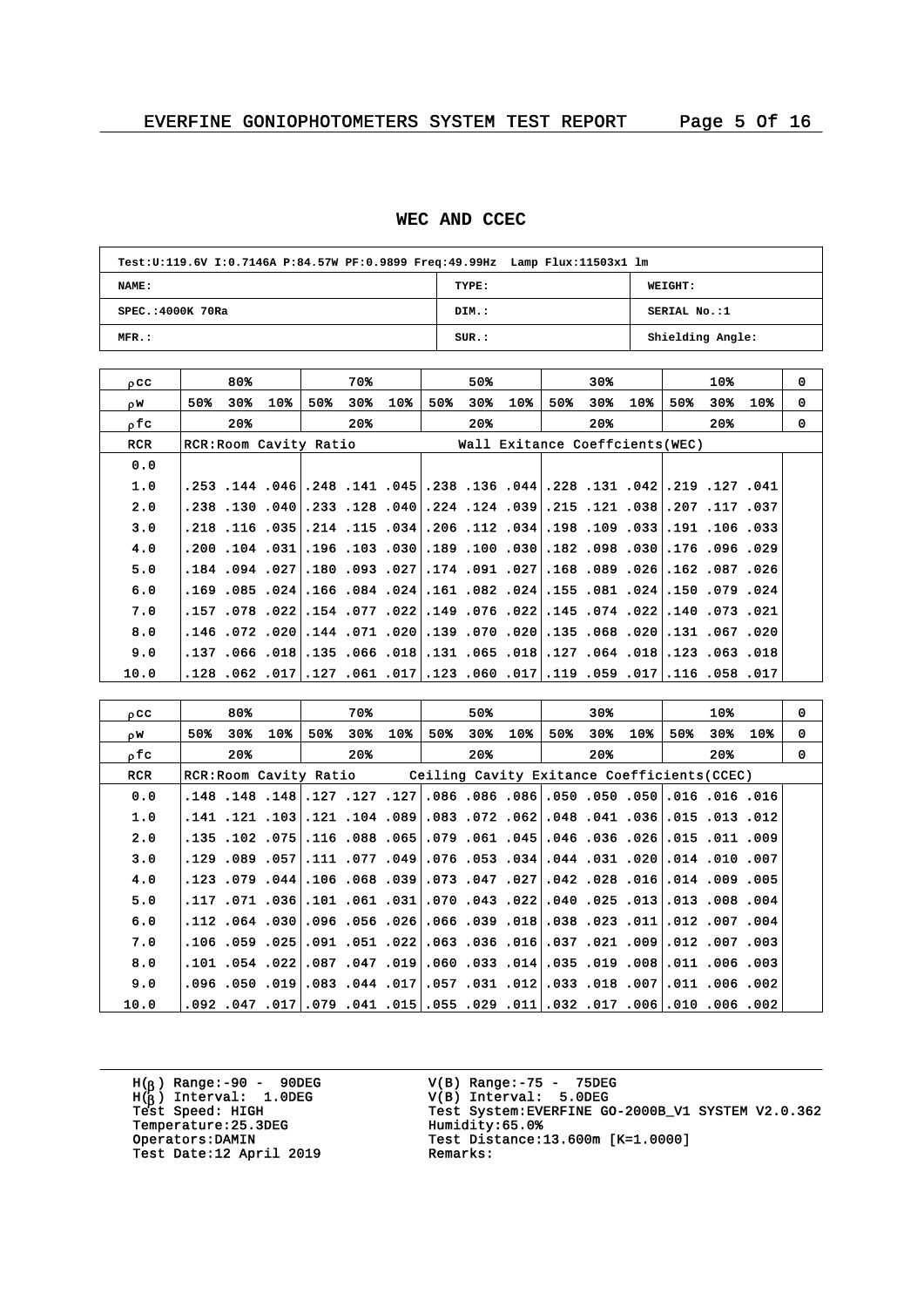| Test:U:119.6V I:0.7146A P:84.57W PF:0.9899 Freq:49.99Hz Lamp Flux:11503x1 lm |               |                   |                                                    |      |                  |      |       |     |     |                  |     |     |  |
|------------------------------------------------------------------------------|---------------|-------------------|----------------------------------------------------|------|------------------|------|-------|-----|-----|------------------|-----|-----|--|
| NAME:                                                                        |               |                   |                                                    |      |                  |      | TYPE: |     |     | WEIGHT:          |     |     |  |
|                                                                              |               | SPEC.: 4000K 70Ra |                                                    |      |                  |      | DIM.: |     |     | SERIAL No.:1     |     |     |  |
| MFR.:                                                                        |               |                   |                                                    |      |                  |      | SUR.: |     |     | Shielding Angle: |     |     |  |
| ceiling/cavity                                                               |               |                   | 0.7                                                | 0.7  | 0.5              | 0.5  | 0.3   | 0.7 | 0.7 | 0.5              | 0.5 | 0.3 |  |
|                                                                              |               | walls             | 0.5                                                | 0.3  | 0.5              | 0.3  | 0.3   | 0.5 | 0.3 | 0.5              | 0.3 | 0.3 |  |
|                                                                              | working plane |                   | 0.2                                                | 0.2  | 0.2              | 0.2  | 0.2   | 0.2 | 0.2 | 0.2              | 0.2 | 0.2 |  |
| Room dimensions                                                              |               |                   |                                                    |      | Viewed crosswise |      |       |     |     | Viewed endwise   |     |     |  |
| $x =$                                                                        | $2H y =$      | 2H                | 13.1                                               | 14.6 | 13.4             | 14.9 | 15.1  | 4.8 | 6.4 | 5.1              | 6.6 | 6.8 |  |
|                                                                              |               | 3H                | 14.1                                               | 15.6 | 14.4             | 15.8 | 16.1  | 4.9 | 6.3 | 5.2              | 6.6 | 6.8 |  |
|                                                                              |               | 4H                | 14.6                                               | 15.9 | 14.9             | 16.2 | 16.5  | 4.8 | 6.2 | 5.1              | 6.5 | 6.7 |  |
|                                                                              |               | 6H                | 14.9                                               | 16.2 | 15.2             | 16.5 | 16.7  | 4.7 | 6.0 | 5.1              | 6.3 | 6.6 |  |
|                                                                              |               | 8H                | 15.0                                               | 16.3 | 15.3             | 16.5 | 16.8  | 4.7 | 5.9 | 5.0              | 6.2 | 6.5 |  |
|                                                                              |               | 12H               | 15.1                                               | 16.3 | 15.5             | 16.6 | 16.9  | 4.6 | 5.8 | 5.0              | 6.1 | 6.4 |  |
|                                                                              |               |                   |                                                    |      |                  |      |       |     |     |                  |     |     |  |
|                                                                              | 4H            | 2H                | 12.9                                               | 14.3 | 13.2             | 14.5 | 14.8  | 5.8 | 7.1 | 6.1              | 7.4 | 7.6 |  |
|                                                                              |               | 3H                | 14.0                                               | 15.2 | 14.3             | 15.5 | 15.8  | 6.0 | 7.2 | 6.3              | 7.5 | 7.8 |  |
|                                                                              |               | 4H                | 14.5                                               | 15.6 | 14.8             | 15.9 | 16.2  | 6.0 | 7.1 | 6.3              | 7.4 | 7.7 |  |
|                                                                              |               | 6H                | 14.9                                               | 15.9 | 15.3             | 16.2 | 16.6  | 5.9 | 6.9 | 6.3              | 7.2 | 7.6 |  |
|                                                                              |               | 8H                | 15.0                                               | 16.0 | 15.4             | 16.3 | 16.7  | 5.8 | 6.8 | 6.2              | 7.1 | 7.5 |  |
|                                                                              |               | 12H               | 15.2                                               | 16.1 | 15.6             | 16.4 | 16.9  | 5.8 | 6.6 | 6.2              | 7.0 | 7.4 |  |
|                                                                              |               |                   |                                                    |      |                  |      |       |     |     |                  |     |     |  |
|                                                                              | 8H            | 4H                | 14.4                                               | 15.3 | 14.8             | 15.6 | 16.0  | 6.3 | 7.2 | 6.7              | 7.6 | 8.0 |  |
|                                                                              |               | 6H                | 14.8                                               | 15.6 | 15.3             | 16.0 | 16.4  | 6.2 | 7.0 | 6.7              | 7.4 | 7.8 |  |
|                                                                              |               | 8H                | 15.1                                               | 15.7 | 15.5             | 16.2 | 16.6  | 6.2 | 6.9 | 6.6              | 7.3 | 7.8 |  |
|                                                                              |               | 12H               | 15.3                                               | 15.9 | 15.8             | 16.4 | 16.8  | 6.2 | 6.7 | 6.6              | 7.2 | 7.7 |  |
|                                                                              |               |                   |                                                    |      |                  |      |       |     |     |                  |     |     |  |
|                                                                              | 12H           | 4H                | 14.3                                               | 15.2 | 14.7             | 15.5 | 16.0  | 6.4 | 7.2 | 6.8              | 7.6 | 8.0 |  |
|                                                                              |               | 6H                | 14.8                                               | 15.5 | 15.2             | 15.9 | 16.3  | 6.3 | 7.0 | 6.8              | 7.4 | 7.9 |  |
|                                                                              |               | 8H                | 15.0                                               | 15.6 | 15.5             | 16.1 | 16.5  | 6.3 | 6.9 | 6.8              | 7.3 | 7.8 |  |
|                                                                              |               |                   | Variations with the observer position at spacings: |      |                  |      |       |     |     |                  |     |     |  |
|                                                                              | $S = 1.0H$    |                   |                                                    |      | $+1.4 / -0.9$    |      |       |     |     | $+1.1 / -1.5$    |     |     |  |
|                                                                              | 1.5H          |                   |                                                    |      | $+2.3 / -2.6$    |      |       |     |     | $+1.2$ / $-1.0$  |     |     |  |
|                                                                              | 2.0H          |                   |                                                    |      | $+3.4 / - 3.8$   |      |       |     |     | $+1.2 / - 2.3$   |     |     |  |

# **UGR(Unified Glare Rating) Table**

CIE Pub.117, 11503 lm Total Lamp Luminous Flux Correct (8log(F/F0) = 8.5)

H( ) Range:-90 - 90DEG H( ) Interval: 1.0DEG Temperature: 25.3DEG<br>Operators:DAMIN Test Date:12 April 2019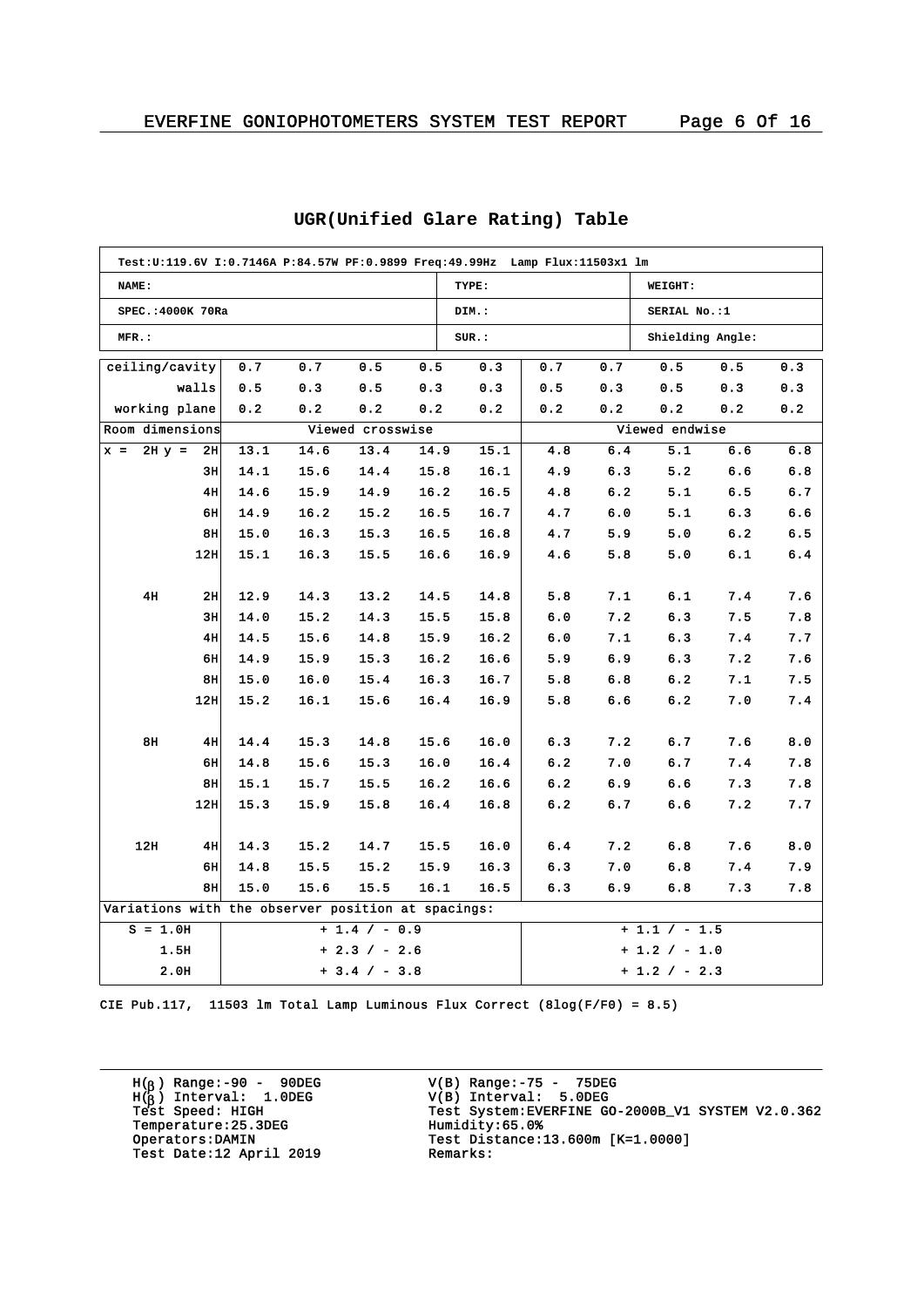# **UTILIZATION FACTORS TABLE**

| Test:U:119.6V I:0.7146A P:84.57W PF:0.9899 Freq:49.99Hz Lamp Flux:11503x1 lm |       |                  |  |  |  |  |  |  |  |
|------------------------------------------------------------------------------|-------|------------------|--|--|--|--|--|--|--|
| NAME:                                                                        | TYPE: | WEIGHT:          |  |  |  |  |  |  |  |
| SPEC.: 4000K 70Ra                                                            | DIM.: | SERIAL No.:1     |  |  |  |  |  |  |  |
| MFR.:                                                                        | SUR.: | Shielding Angle: |  |  |  |  |  |  |  |

|                                  | <b>REFLECTANCE</b> |                                                    |     |     |           |           |     |     |                 |             |  |  |
|----------------------------------|--------------------|----------------------------------------------------|-----|-----|-----------|-----------|-----|-----|-----------------|-------------|--|--|
| Ceiling                          | 0.8                | 0.8                                                | 0.8 | 0.7 | 0.7       | 0.7       | 0.5 | 0.5 | 0.5             | $\mathbf 0$ |  |  |
| Walls                            | 0.7                | 0.5                                                | 0.3 | 0.7 | 0.5       | 0.3       | 0.7 | 0.5 | 0.3             | $\mathbf 0$ |  |  |
| Working plane                    | 0.2                | 0.2                                                | 0.2 | 0.2 | 0.2       | 0.2       | 0.2 | 0.2 | 0.2             | $\mathbf 0$ |  |  |
| ROOM INDEX                       |                    | $k(RI)$ x RCR = 5<br>UTILIZATION FACTORS (PERCENT) |     |     |           |           |     |     |                 |             |  |  |
| $k = 0.60$                       | 44                 | 35                                                 | 29  | 43  | 35        | 29        | 43  | 34  | 29              | 24          |  |  |
| 0.80                             | 52                 | 42                                                 | 36  | 51  | 42        | 36        | 49  | 41  | 36              | 31          |  |  |
| 1.00                             | 58                 | 49                                                 | 43  | 57  | 48        | 43        | 55  | 50  | 42              | 37          |  |  |
| 1.25                             | 63                 | 55                                                 | 49  | 62  | 54        | 49        | 60  | 53  | 48              | 42          |  |  |
| 1.50                             | 67                 | 59                                                 | 54  | 66  | 59        | 53        | 64  | 57  | 52              | 46          |  |  |
| 2.00                             | 73                 | 66                                                 | 60  | 71  | 65        | 60        | 68  | 63  | 59              | 52          |  |  |
| 2.50                             | 76                 | 70                                                 | 65  | 74  | 68        | 64        | 71  | 66  | 62              | 56          |  |  |
| 3.00                             | 79                 | 73                                                 | 68  | 77  | 72        | 68        | 74  | 69  | 66              | 59          |  |  |
| 4.00                             | 82                 | 77                                                 | 73  | 80  | 76        | 72        | 77  | 73  | 70              | 63          |  |  |
| 5.00                             | 84                 | 80                                                 | 77  | 82  | 79        | 76        | 79  | 76  | 73              | 66          |  |  |
| ROOM INDEX                       |                    |                                                    |     |     | UF(total) |           |     |     |                 | Direct      |  |  |
| According to DIN EN 13032-2 2004 |                    |                                                    |     |     |           | Suspended |     |     | $SHRNOM = 1.25$ |             |  |  |

H( ) Range:-90 - 90DEG H( ) Interval: 1.0DEG Temperature:25.3DEG Humidity:65.0%<br>Operators:DAMIN Test Distance: Test Date:12 April 2019

V(B) Range:-75 - 75DEG V(B) Interval: 5.0DEG <sup>b</sup> <sup>b</sup> Test Speed: HIGH Test System:EVERFINE GO-2000B\_V1 SYSTEM V2.0.362 Test Distance:13.600m [K=1.0000]<br>Remarks: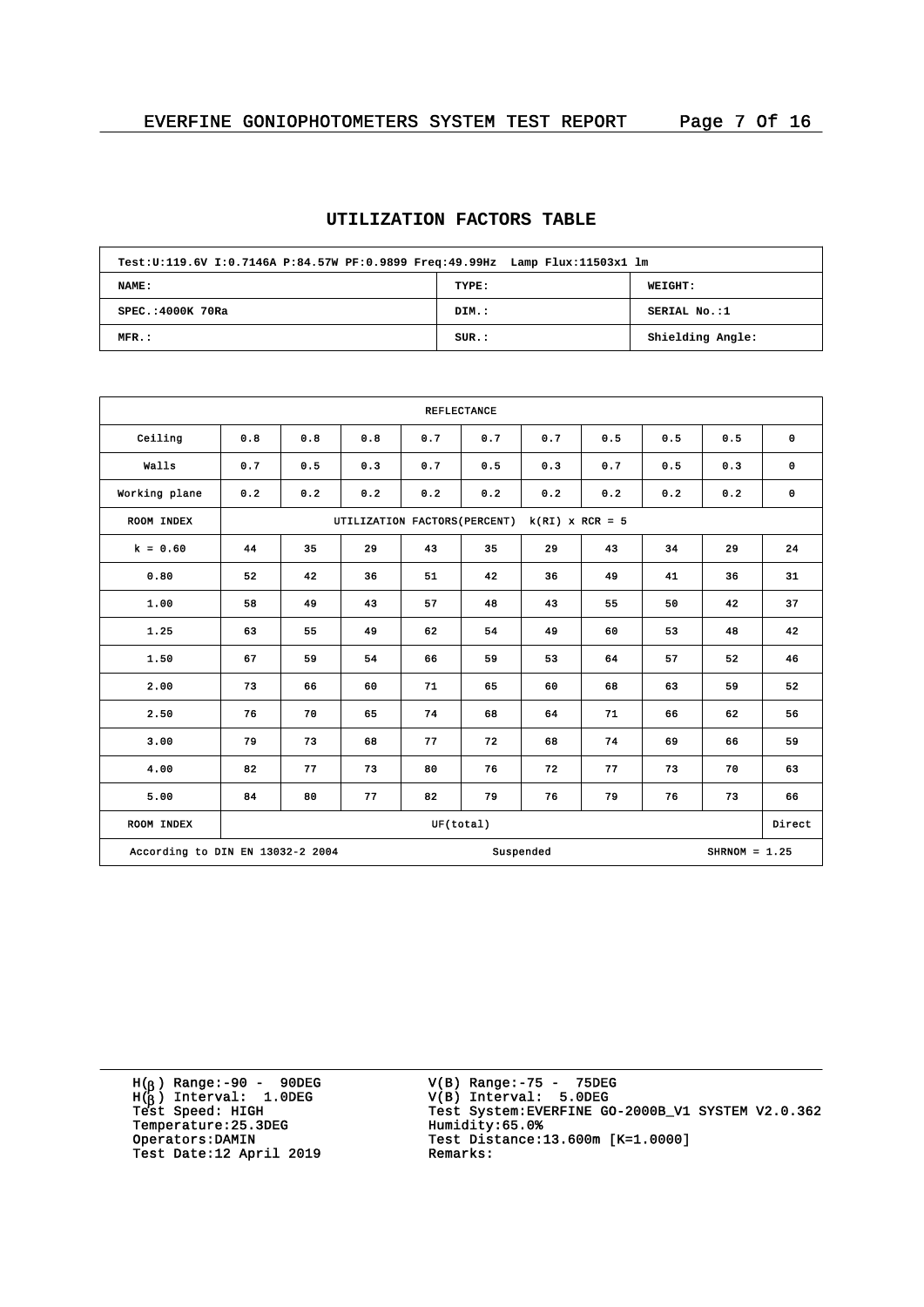# **ISOCANDELA DIAGRAM**

| Test:U:119.6V I:0.7146A P:84.57W PF:0.9899 Freq:49.99Hz Lamp Flux:11503x1 lm |       |                  |
|------------------------------------------------------------------------------|-------|------------------|
| NAME:                                                                        | TYPE: | WEIGHT:          |
| $SPEC. : 4000K$ 70Ra                                                         | DIM.: | SERIAL No.:1     |
| $MFR$ .:                                                                     | SUR.: | Shielding Angle: |



H( ) Range:-90 - 90DEG H( ) Interval: 1.0DEG Temperature: 25.3DEG<br>Operators:DAMIN Test Date:12 April 2019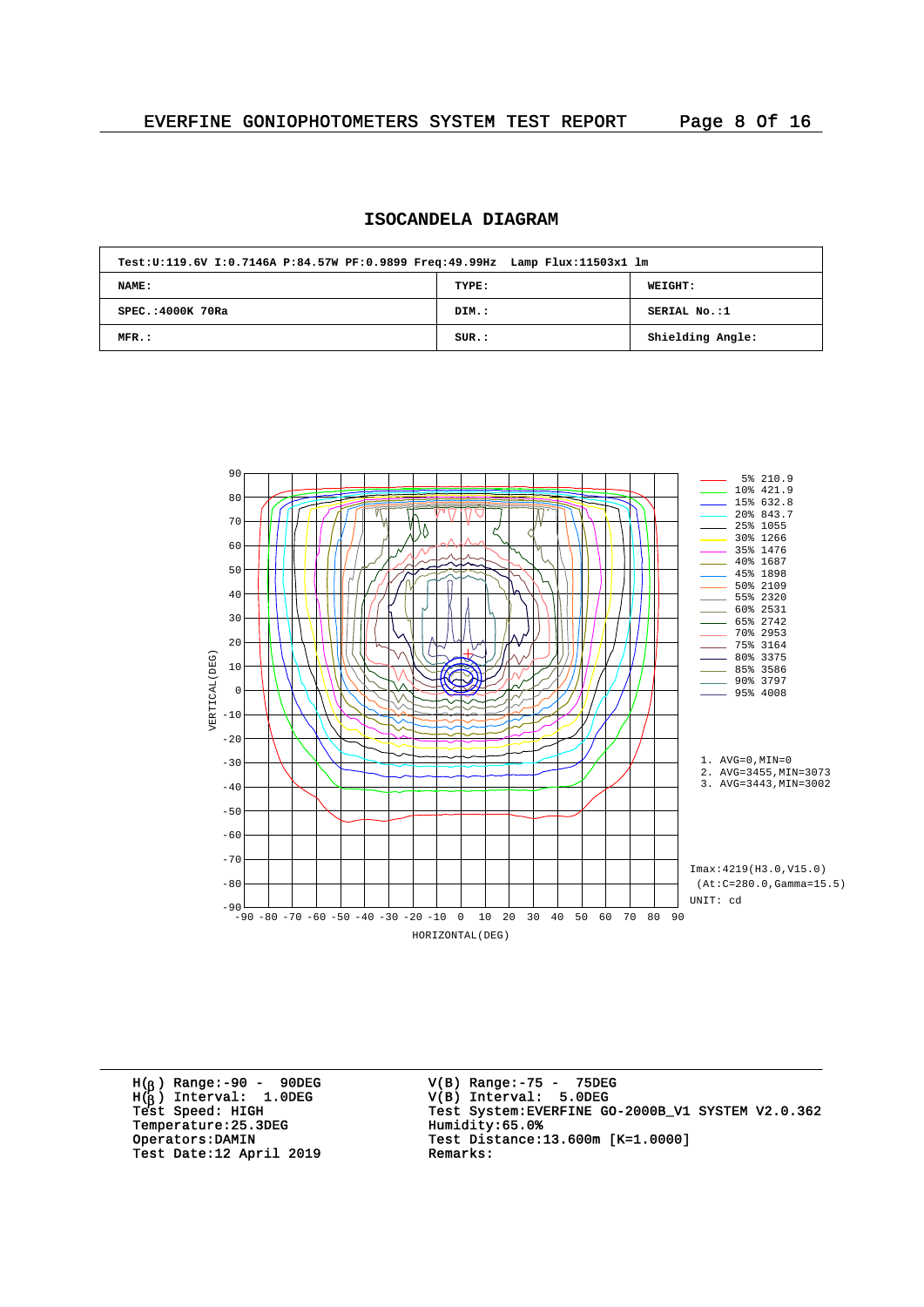#### **AAI Figure**

| Test:U:119.6V I:0.7146A P:84.57W PF:0.9899 Freq:49.99Hz Lamp Flux:11503x1 lm |       |                  |
|------------------------------------------------------------------------------|-------|------------------|
| NAME:                                                                        | TYPE: | WEIGHT:          |
| SPEC.: 4000K 70Ra                                                            | DIM.: | SERIAL No.:1     |
| MFR.:                                                                        | SUR.: | Shielding Angle: |

 $3m$  155.6,420.6lx  $\sqrt{618.96cm}$ 5m 56.01,151.4lx 1031.60cm 8m 21.88,59.15lx 1650.56cm 10m 14.00,37.861x 2063.20cm  $12m$  9.724,26.291 $\chi$  2475.84cm  $6m$  38.90,105.2lx 1237.92cm 7m 28.58.77.261x 1444.24cm 9m 17.29,46.741x <del>1856.88cm</del> 1856.88cm Height Eavg, Emax Angle: 91.78deg Diameter

**Note:The Curves indicate the illuminated area and the average illumination when the luminaire is at different distance.**

H( ) Range:-90 - 90DEG H( ) Interval: 1.0DEG Temperature: 25.3DEG<br>Operators:DAMIN Test Date:12 April 2019

Flux out:4717 lm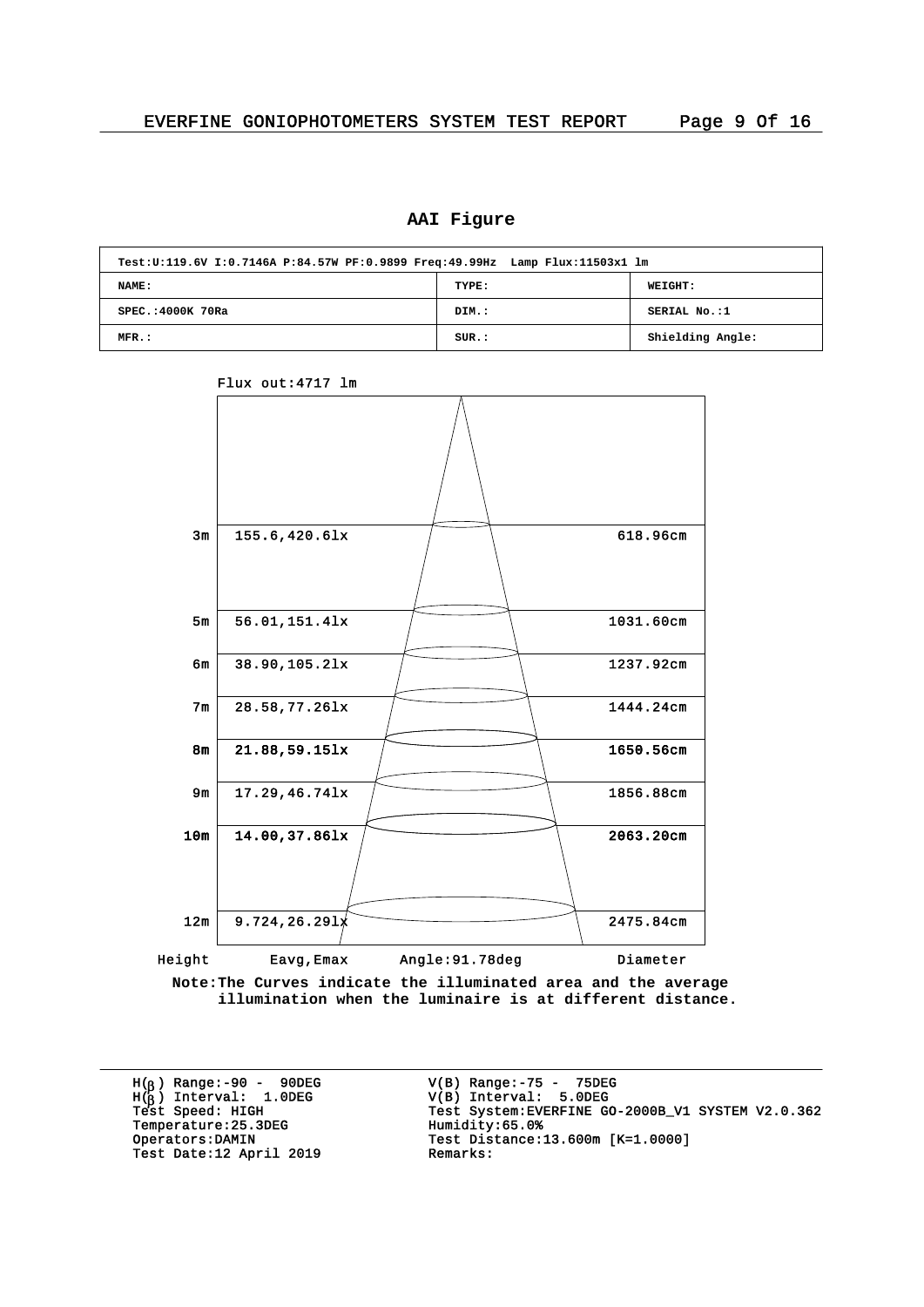# **ISOLUX DIAGRAM**

| Test:U:119.6V I:0.7146A P:84.57W PF:0.9899 Freq:49.99Hz Lamp Flux:11503x1 lm |       |                  |
|------------------------------------------------------------------------------|-------|------------------|
| NAME:                                                                        | TYPE: | <b>WEIGHT:</b>   |
| SPEC.: 4000K 70Ra                                                            | DIM.: | SERIAL No.:1     |
| $MFR$ .:                                                                     | SUR.: | Shielding Angle: |



H( ) Range:-90 - 90DEG H( ) Interval: 1.0DEG Temperature: 25.3DEG<br>Operators: DAMIN Test Date:12 April 2019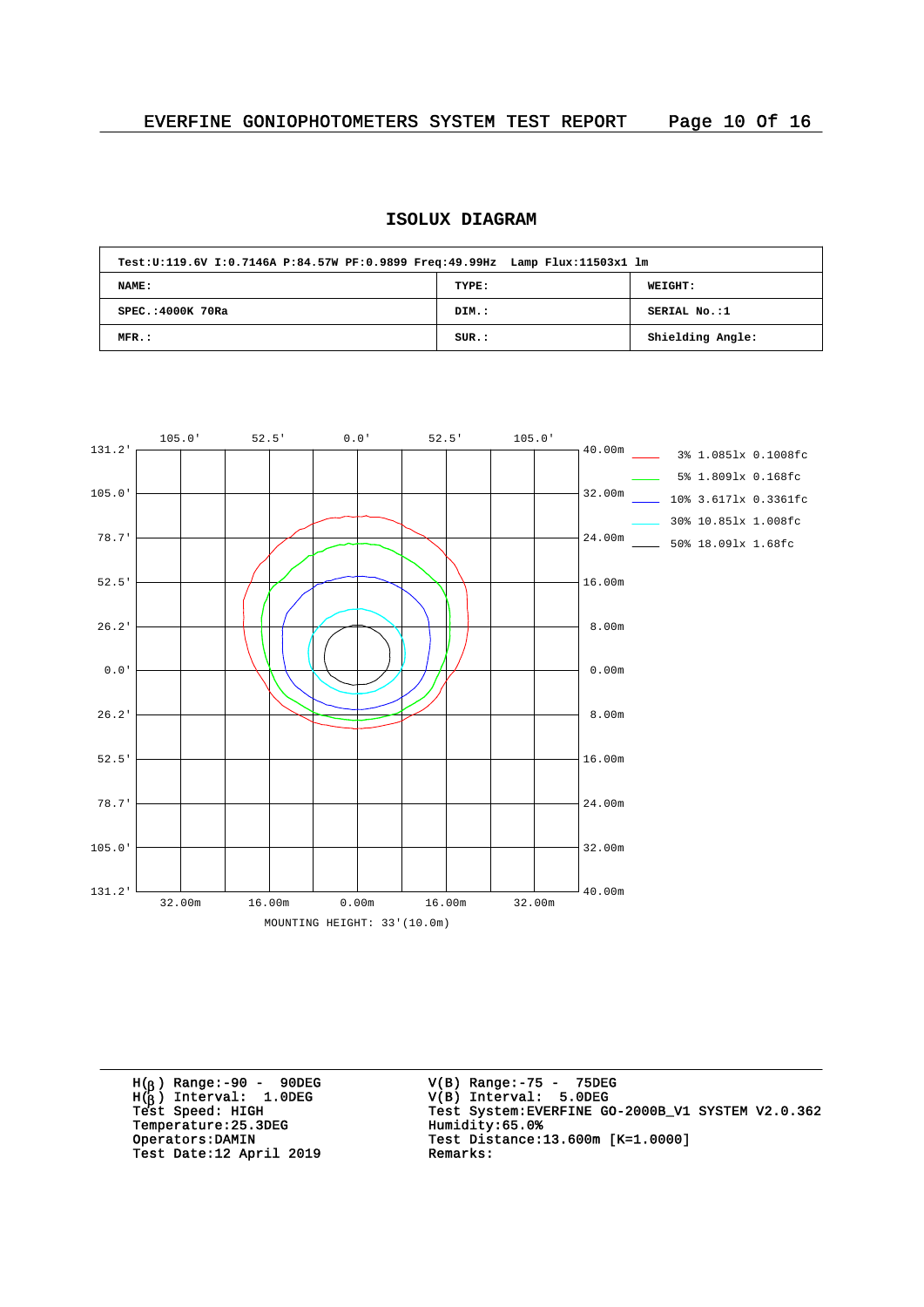| Test:U:119.6V I:0.7146A P:84.57W PF:0.9899 Freq:49.99Hz Lamp Flux:11503x1 lm |       |                  |
|------------------------------------------------------------------------------|-------|------------------|
| NAME:                                                                        | TYPE: | <b>WEIGHT:</b>   |
| SPEC.: 4000K 70Ra                                                            | DIM.: | SERIAL No.:1     |
| $MFR$ .:                                                                     | SUR.: | Shielding Angle: |

| AvgL             | cd/m2  |
|------------------|--------|
| $L 0~180(65)$ av | 36319  |
| $L 0~180(75)$ av | 30996  |
| $L 0~180(85)$ av | 25922  |
| $L$ 90~270(65)av | 66803  |
| $L$ 90~270(75)av | 112928 |
| $L$ 90~270(85)av | 0      |
| $L_{145(65)av}$  | 59487  |
| $L$ 45(75) av    | 84484  |
| $L$ 45(85) av    | 0      |

**Standard: GB/T 29293-2012**

H( ) Range:-90 - 90DEG H( ) Interval: 1.0DEG Temperature: 25.3DEG<br>Operators:DAMIN Test Date:12 April 2019 Remarks:

V(B) Range:-75 - 75DEG V(B) Interval: 5.0DEG <sup>b</sup> <sup>b</sup> Test Speed: HIGH Test System:EVERFINE GO-2000B\_V1 SYSTEM V2.0.362 Operators:DAMIN Test Distance:13.600m [K=1.0000]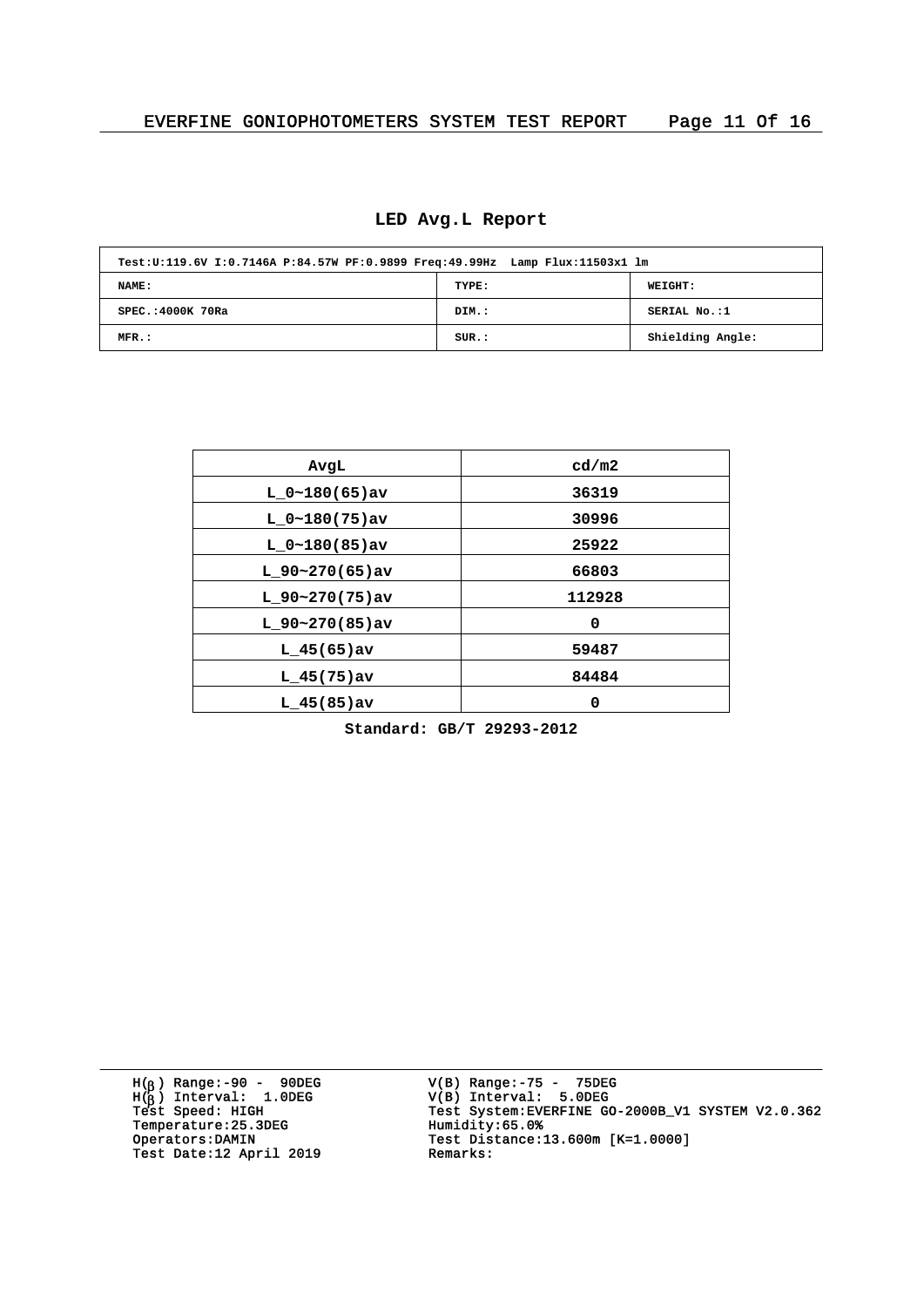



H( ) Range:-90 - 90DEG H( ) Interval: 1.0DEG Temperature: 25.3DEG<br>Operators: DAMIN Test Date:12 April 2019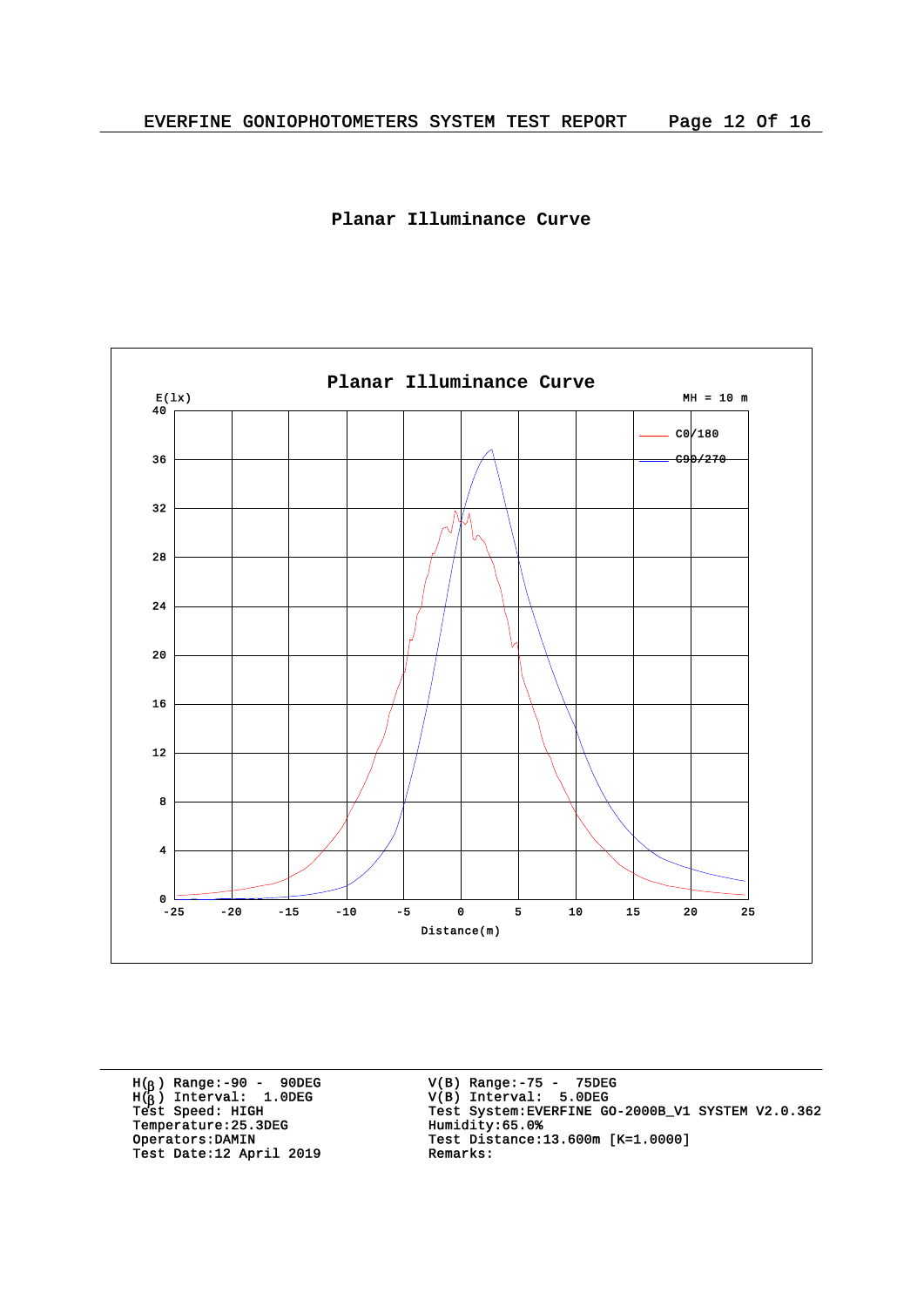| Test: U:119.6V I: 0.7146A P: 84.57W PF: 0.9899 Freq: 49.99Hz Lamp Flux: 11503x1 lm |      |      |      |      |      |      |           |      |                           |      |      |      |      |      |                      |           |      |      |      |  |
|------------------------------------------------------------------------------------|------|------|------|------|------|------|-----------|------|---------------------------|------|------|------|------|------|----------------------|-----------|------|------|------|--|
| NAME:                                                                              |      |      |      |      |      |      |           |      | TYPE:                     |      |      |      |      |      | WEIGHT:              |           |      |      |      |  |
| SPEC.: 4000K 70Ra                                                                  |      |      |      |      |      |      |           |      | DIM.:                     |      |      |      |      |      | SERIAL No.:1         |           |      |      |      |  |
| MFR.:                                                                              |      |      |      |      |      |      |           |      | SUR.:<br>Shielding Angle: |      |      |      |      |      |                      |           |      |      |      |  |
| Table--1                                                                           |      |      |      |      |      |      |           |      | UNIT: cd                  |      |      |      |      |      |                      |           |      |      |      |  |
| C(DEG)                                                                             |      |      |      |      |      |      |           |      |                           |      |      |      |      |      |                      |           |      |      |      |  |
| $\gamma$ (DEG)                                                                     | 0    | 5    | 10   | 15   | 20   | 25   | 30        | 35   | 40                        | 45   | 50   | 55   | 60   | 65   | 70                   | 75        | 80   | 85   | 90   |  |
| 0                                                                                  | 3094 | 3094 | 3094 | 3094 | 3094 | 3094 | 3094      | 3094 | 3094                      | 3094 | 3094 | 3094 | 3094 | 3094 | 3094                 | 3094      | 3094 | 3094 | 3094 |  |
| 5                                                                                  | 3034 | 3002 | 2973 | 2946 | 2923 | 2902 | 2885      | 2870 | 2863                      | 2863 | 2867 | 2859 | 2830 | 2804 | 2769                 | 2732      | 2705 | 2699 | 2696 |  |
| 10                                                                                 | 3135 | 3064 | 2995 | 2928 | 2864 | 2803 | 2736      | 2670 | 2610                      | 2556 | 2488 | 2426 | 2376 | 2382 | 2406                 | 2403      | 2360 | 2308 | 2299 |  |
| 15                                                                                 | 3050 | 2948 | 2852 | 2762 | 2678 | 2569 | 2460      | 2374 | 2302                      | 2247 | 2197 | 2137 | 2082 |      | 2022 1962            | 1976 1991 |      | 1932 | 1901 |  |
| 20                                                                                 | 2845 | 2710 | 2576 | 2446 | 2341 | 2270 | 2192      | 2099 | 2015                      | 1941 | 1835 | 1770 | 1738 |      | 1687 1640            | 1583 1610 |      | 1582 | 1544 |  |
| 25                                                                                 | 2672 | 2528 | 2403 | 2291 | 2117 | 1958 | 1847      | 1732 | 1642                      | 1606 | 1539 | 1472 | 1378 | 1340 | 1293                 | 1241      | 1222 | 1222 | 1186 |  |
| 30                                                                                 | 2550 | 2368 | 2194 | 2026 | 1858 | 1695 | 1572      | 1511 | 1372                      | 1285 | 1194 | 1140 | 1065 | 980  | 943                  | 890       | 848  | 853  | 829  |  |
| 35                                                                                 | 2314 | 2116 | 1927 | 1765 | 1634 | 1502 | 1364      | 1237 | 1109                      | 1033 | 908  | 813  | 776  | 738  | 704                  | 691       | 662  | 675  | 655  |  |
| 40                                                                                 | 2115 | 1911 | 1723 | 1550 | 1399 | 1231 | 1101      | 1012 | 888                       | 771  | 717  | 650  | 600  | 568  | 531                  | 517       | 493  | 495  | 482  |  |
| 45                                                                                 | 1846 | 1657 | 1477 | 1278 | 1132 | 1007 | 865       | 728  | 680                       | 630  | 552  | 496  | 435  | 394  | 363                  | 340       | 322  | 315  | 309  |  |
| 50                                                                                 | 1534 | 1361 | 1207 | 1081 | 944  | 791  | 661       | 577  | 505                       | 452  | 398  | 327  | 291  | 265  | 255                  | 246       | 240  | 236  | 232  |  |
| 55                                                                                 | 1146 | 988  | 902  | 810  | 702  | 597  | 524       | 440  | 356                       | 289  | 277  | 254  | 226  | 200  | 185                  | 173       | 165  | 159  | 156  |  |
| 60                                                                                 | 909  | 730  | 599  | 499  | 432  | 415  | 364       | 298  | 258                       | 225  | 206  | 190  | 162  | 136  | 116                  | 101       | 90.7 | 82.2 | 79.0 |  |
| 65                                                                                 | 737  | 562  | 439  | 340  | 284  | 245  | 221       | 216  | 192                       | 160  | 140  | 124  | 107  | 90.4 | 77.0                 | 69.0      | 64.0 | 59.9 | 58.3 |  |
| 70                                                                                 | 537  | 389  | 294  | 230  | 176  | 151  | 141       | 133  | 122                       | 106  | 94.4 | 85.9 | 73.0 | 60.0 | 49.9                 | 44.1      | 40.9 | 38.5 | 37.6 |  |
| 75                                                                                 | 358  | 236  | 173  | 133  | 117  | 99.1 | 83.2      | 81.5 | 81.0                      | 67.8 | 56.0 | 46.5 | 36.6 | 27.7 | 21.9                 | 18.7      | 17.5 | 17.0 | 16.9 |  |
| 80                                                                                 | 193  | 126  | 97.7 | 84.5 | 78.5 | 73.8 | 60.7      | 50.9 | 41.9                      | 27.5 | 18.0 | 11.2 | 6.70 |      | $3.83$   2.13   1.12 |           | 0.50 | 0.13 | 0.00 |  |
| 85                                                                                 | 98.0 | 56.3 | 51.1 | 63.8 | 54.9 | 20.4 | 0.00      | 0.00 | 0.00                      | 0.00 | 0.00 | 0.00 | 0.00 |      | 0.00   0.00          | 0.00      | 0.00 | 0.00 | 0.00 |  |
| 90                                                                                 | 32.2 | 0.00 | 0.00 | 0.00 | 0.00 |      | 0.00 0.00 | 0.00 | 0.00                      | 0.00 | 0.00 | 0.00 | 0.00 |      | 0.00   0.00   0.00   |           | 0.00 | 0.00 | 0.00 |  |
|                                                                                    |      |      |      |      |      |      |           |      |                           |      |      |      |      |      |                      |           |      |      |      |  |
|                                                                                    |      |      |      |      |      |      |           |      |                           |      |      |      |      |      |                      |           |      |      |      |  |
|                                                                                    |      |      |      |      |      |      |           |      |                           |      |      |      |      |      |                      |           |      |      |      |  |
|                                                                                    |      |      |      |      |      |      |           |      |                           |      |      |      |      |      |                      |           |      |      |      |  |
|                                                                                    |      |      |      |      |      |      |           |      |                           |      |      |      |      |      |                      |           |      |      |      |  |
|                                                                                    |      |      |      |      |      |      |           |      |                           |      |      |      |      |      |                      |           |      |      |      |  |
|                                                                                    |      |      |      |      |      |      |           |      |                           |      |      |      |      |      |                      |           |      |      |      |  |
|                                                                                    |      |      |      |      |      |      |           |      |                           |      |      |      |      |      |                      |           |      |      |      |  |
|                                                                                    |      |      |      |      |      |      |           |      |                           |      |      |      |      |      |                      |           |      |      |      |  |
|                                                                                    |      |      |      |      |      |      |           |      |                           |      |      |      |      |      |                      |           |      |      |      |  |
|                                                                                    |      |      |      |      |      |      |           |      |                           |      |      |      |      |      |                      |           |      |      |      |  |
|                                                                                    |      |      |      |      |      |      |           |      |                           |      |      |      |      |      |                      |           |      |      |      |  |
|                                                                                    |      |      |      |      |      |      |           |      |                           |      |      |      |      |      |                      |           |      |      |      |  |
|                                                                                    |      |      |      |      |      |      |           |      |                           |      |      |      |      |      |                      |           |      |      |      |  |
|                                                                                    |      |      |      |      |      |      |           |      |                           |      |      |      |      |      |                      |           |      |      |      |  |
|                                                                                    |      |      |      |      |      |      |           |      |                           |      |      |      |      |      |                      |           |      |      |      |  |
|                                                                                    |      |      |      |      |      |      |           |      |                           |      |      |      |      |      |                      |           |      |      |      |  |
|                                                                                    |      |      |      |      |      |      |           |      |                           |      |      |      |      |      |                      |           |      |      |      |  |

### **LUMINOUS DISTRIBUTION INTENSITY DATA**

H( ) Range:-90 - 90DEG H( ) Interval: 1.0DEG Temperature: 25.3DEG<br>Operators: DAMIN Test Date:12 April 2019

V(B) Range:-75 - 75DEG V(B) Interval: 5.0DEG <sup>b</sup> Test System: EVERFINE GO-2000B\_V1 SYSTEM V2.0.362<br>Humidity:65.0% Test Distance:13.600m [K=1.0000]<br>Remarks: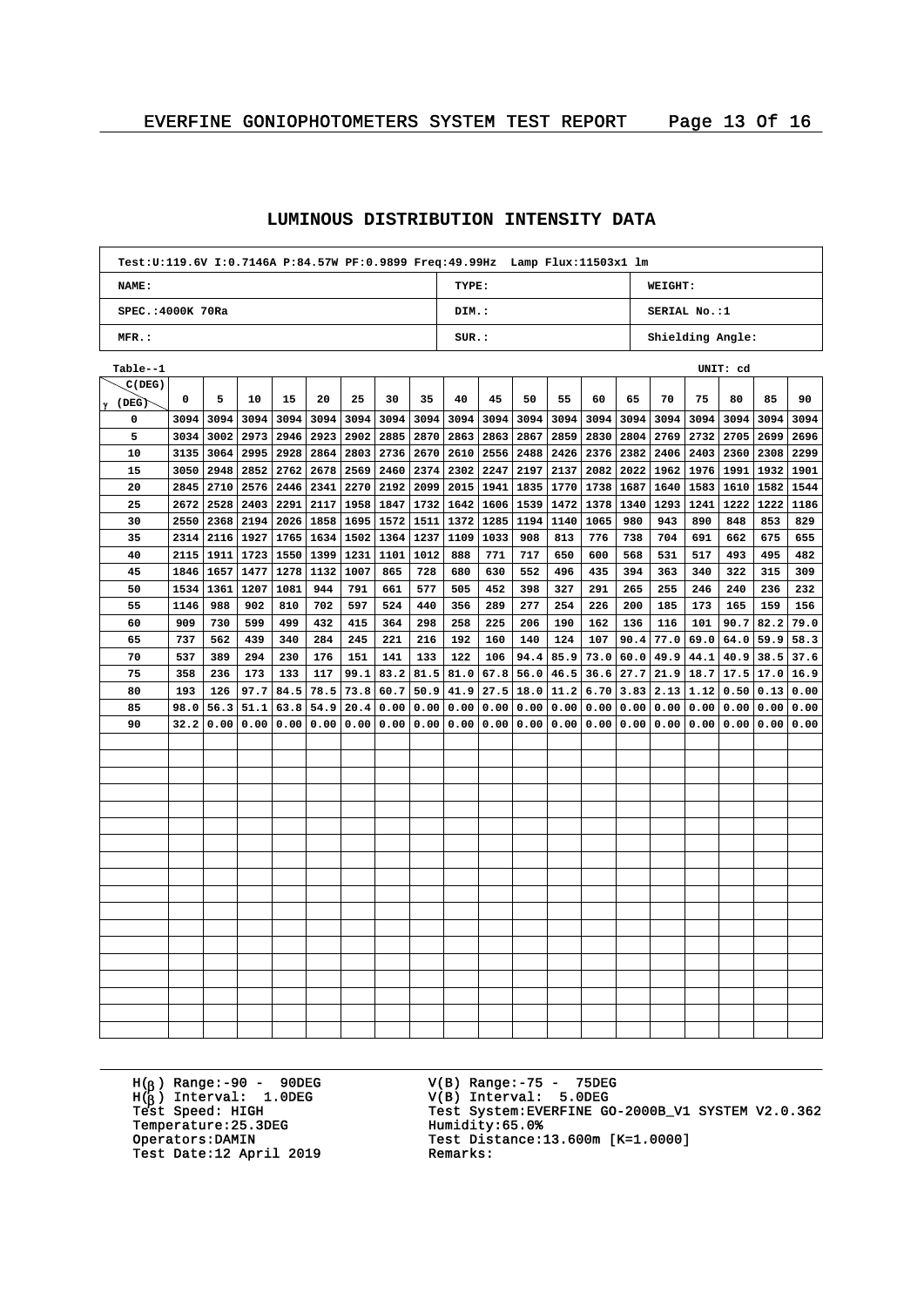| Test:U:119.6V I:0.7146A P:84.57W PF:0.9899 Freq:49.99Hz Lamp Flux:11503x1 lm |      |      |      |      |      |               |                           |      |                           |      |      |      |      |      |                    |                |      |      |      |  |
|------------------------------------------------------------------------------|------|------|------|------|------|---------------|---------------------------|------|---------------------------|------|------|------|------|------|--------------------|----------------|------|------|------|--|
| NAME:                                                                        |      |      |      |      |      |               |                           |      | TYPE:                     |      |      |      |      |      | WEIGHT:            |                |      |      |      |  |
| SPEC.: 4000K 70Ra                                                            |      |      |      |      |      |               |                           |      | DIM.:                     |      |      |      |      |      | SERIAL No.:1       |                |      |      |      |  |
| MFR.:                                                                        |      |      |      |      |      |               |                           |      | SUR.:<br>Shielding Angle: |      |      |      |      |      |                    |                |      |      |      |  |
| Table--2                                                                     |      |      |      |      |      |               |                           |      | UNIT: cd                  |      |      |      |      |      |                    |                |      |      |      |  |
| C(DEG)                                                                       |      |      |      |      |      |               |                           |      |                           |      |      |      |      |      |                    |                |      |      |      |  |
| $\gamma$ (DEG)                                                               | 95   | 100  | 105  | 110  | 115  | 120           | 125                       | 130  | 135                       | 140  | 145  | 150  | 155  | 160  | 165                | 170            | 175  | 180  | 185  |  |
| 0                                                                            | 3094 | 3094 | 3094 | 3094 | 3094 |               | $3094$ 3094               | 3094 | 3094                      | 3094 | 3094 | 3094 | 3094 | 3094 |                    | 3094 3094 3094 |      | 3094 | 3094 |  |
| 5                                                                            | 2696 | 2700 | 2703 | 2707 | 2720 |               | 2747 2776                 | 2818 | 2865                      | 2914 | 2950 | 2966 | 2985 |      | $3007$ 3032        | 3059           | 3089 | 3122 | 3154 |  |
| 10                                                                           | 2298 | 2300 | 2331 | 2392 | 2452 | 2455          | 2429                      | 2442 | 2486                      | 2559 | 2630 | 2693 | 2758 | 2820 | 2885               | 2952           | 3021 | 3089 | 3146 |  |
| 15                                                                           | 1899 | 1929 | 2016 | 2031 | 2008 |               | $2056$   2125             | 2185 | 2257                      | 2340 | 2421 | 2494 | 2577 |      | 2668 2766 2868     |                | 2972 | 3078 | 3151 |  |
| 20                                                                           | 1544 | 1603 | 1639 | 1629 |      |               | 1686   1738   1813   1886 |      | 1947                      | 2039 | 2141 | 2233 | 2338 |      | $2458$   2575      | 2691           | 2817 | 2951 | 3017 |  |
| 25                                                                           | 1191 | 1256 | 1246 | 1295 |      | $1350$   1420 | 1479                      | 1568 | 1649                      | 1724 | 1798 | 1920 | 2043 |      | 2140   2253   2449 |                | 2638 | 2811 | 2855 |  |
| 30                                                                           | 840  | 877  | 896  | 947  | 1006 | 1075          | 1173                      | 1249 | 1328                      | 1428 | 1514 | 1720 |      |      | 1853   1932   2080 | 2257           | 2440 | 2627 | 2722 |  |
| 35                                                                           | 666  | 677  | 694  | 720  | 743  | 806           | 846                       | 941  | 1035                      | 1216 | 1289 | 1413 | 1561 | 1729 | 1905               | 2076           | 2247 | 2438 | 2612 |  |
| 40                                                                           | 493  | 499  | 520  | 541  | 583  | 626           | 671                       | 741  | 810                       | 916  | 1055 | 1190 | 1310 |      | 1460 1651 1831     |                | 2026 | 2238 | 2434 |  |
| 45                                                                           | 317  | 323  | 346  | 368  | 409  | 452           | 511                       | 581  | 653                       | 725  | 782  | 931  | 1080 |      | 1227 1353          | 1569           | 1785 | 2003 | 2193 |  |
| 50                                                                           | 238  | 240  | 251  | 260  | 277  | 301           | 350                       | 418  | 487                       | 544  | 625  | 703  | 845  |      | 1026 1212          | 1374 1542      |      | 1731 | 1871 |  |
| 55                                                                           | 160  | 166  | 176  | 188  | 207  | 238           | 267                       | 299  | 317                       | 388  | 468  | 561  | 664  | 806  | 932                | 1079           | 1197 | 1344 | 1483 |  |
| 60                                                                           | 82.3 | 90.8 | 103  | 117  | 138  | 168           | 200                       | 225  | 246                       | 279  | 323  | 419  | 490  | 532  | 632                | 732            | 861  | 1041 | 1186 |  |
| 65                                                                           | 60.1 | 64.5 | 70.2 | 77.6 | 90.6 | 110           | 132                       | 151  | 174                       | 212  | 253  | 277  | 310  | 349  | 400                | 519            | 658  | 829  | 986  |  |
| 70                                                                           | 38.9 | 41.9 | 45.6 | 51.2 | 61.5 | 76.4          | 92.5                      | 103  | 117                       | 146  | 165  | 177  | 189  | 213  | 271                | 353            | 474  | 638  | 838  |  |
| 75                                                                           | 17.7 | 18.8 | 20.6 | 24.0 | 30.4 |               | $39.8$ 51.5               | 62.1 | 78.6                      | 98.2 | 99.9 | 100  | 118  | 142  | 166                | 220            | 310  | 460  | 663  |  |
| 80                                                                           | 0.13 | 0.54 | 1.25 | 2.43 | 4.43 | 7.63          | 12.9                      | 20.9 | 33.0                      | 48.3 | 59.8 | 70.9 | 85.2 | 94.3 | 107                | 127            | 168  | 274  | 463  |  |
| 85                                                                           | 0.00 | 0.00 | 0.00 | 0.00 | 0.00 |               | 0.00   0.00               | 0.00 | 0.00                      | 0.00 | 0.00 | 0.00 | 23.1 | 64.4 | 77.0               | 68.9           | 74.7 | 132  | 267  |  |
| 90                                                                           | 0.00 | 0.00 | 0.00 | 0.00 |      |               | 0.00   0.00   0.00   0.00 |      | 0.00                      | 0.00 | 0.00 | 0.00 |      |      | 0.00   0.00   0.00 | 0.00           | 0.00 | 15.2 | 0.00 |  |
|                                                                              |      |      |      |      |      |               |                           |      |                           |      |      |      |      |      |                    |                |      |      |      |  |
|                                                                              |      |      |      |      |      |               |                           |      |                           |      |      |      |      |      |                    |                |      |      |      |  |
|                                                                              |      |      |      |      |      |               |                           |      |                           |      |      |      |      |      |                    |                |      |      |      |  |
|                                                                              |      |      |      |      |      |               |                           |      |                           |      |      |      |      |      |                    |                |      |      |      |  |
|                                                                              |      |      |      |      |      |               |                           |      |                           |      |      |      |      |      |                    |                |      |      |      |  |
|                                                                              |      |      |      |      |      |               |                           |      |                           |      |      |      |      |      |                    |                |      |      |      |  |
|                                                                              |      |      |      |      |      |               |                           |      |                           |      |      |      |      |      |                    |                |      |      |      |  |
|                                                                              |      |      |      |      |      |               |                           |      |                           |      |      |      |      |      |                    |                |      |      |      |  |
|                                                                              |      |      |      |      |      |               |                           |      |                           |      |      |      |      |      |                    |                |      |      |      |  |
|                                                                              |      |      |      |      |      |               |                           |      |                           |      |      |      |      |      |                    |                |      |      |      |  |
|                                                                              |      |      |      |      |      |               |                           |      |                           |      |      |      |      |      |                    |                |      |      |      |  |
|                                                                              |      |      |      |      |      |               |                           |      |                           |      |      |      |      |      |                    |                |      |      |      |  |
|                                                                              |      |      |      |      |      |               |                           |      |                           |      |      |      |      |      |                    |                |      |      |      |  |
|                                                                              |      |      |      |      |      |               |                           |      |                           |      |      |      |      |      |                    |                |      |      |      |  |
|                                                                              |      |      |      |      |      |               |                           |      |                           |      |      |      |      |      |                    |                |      |      |      |  |
|                                                                              |      |      |      |      |      |               |                           |      |                           |      |      |      |      |      |                    |                |      |      |      |  |
|                                                                              |      |      |      |      |      |               |                           |      |                           |      |      |      |      |      |                    |                |      |      |      |  |
|                                                                              |      |      |      |      |      |               |                           |      |                           |      |      |      |      |      |                    |                |      |      |      |  |

### **LUMINOUS DISTRIBUTION INTENSITY DATA**

H( ) Range:-90 - 90DEG H( ) Interval: 1.0DEG Temperature: 25.3DEG<br>Operators: DAMIN Test Date:12 April 2019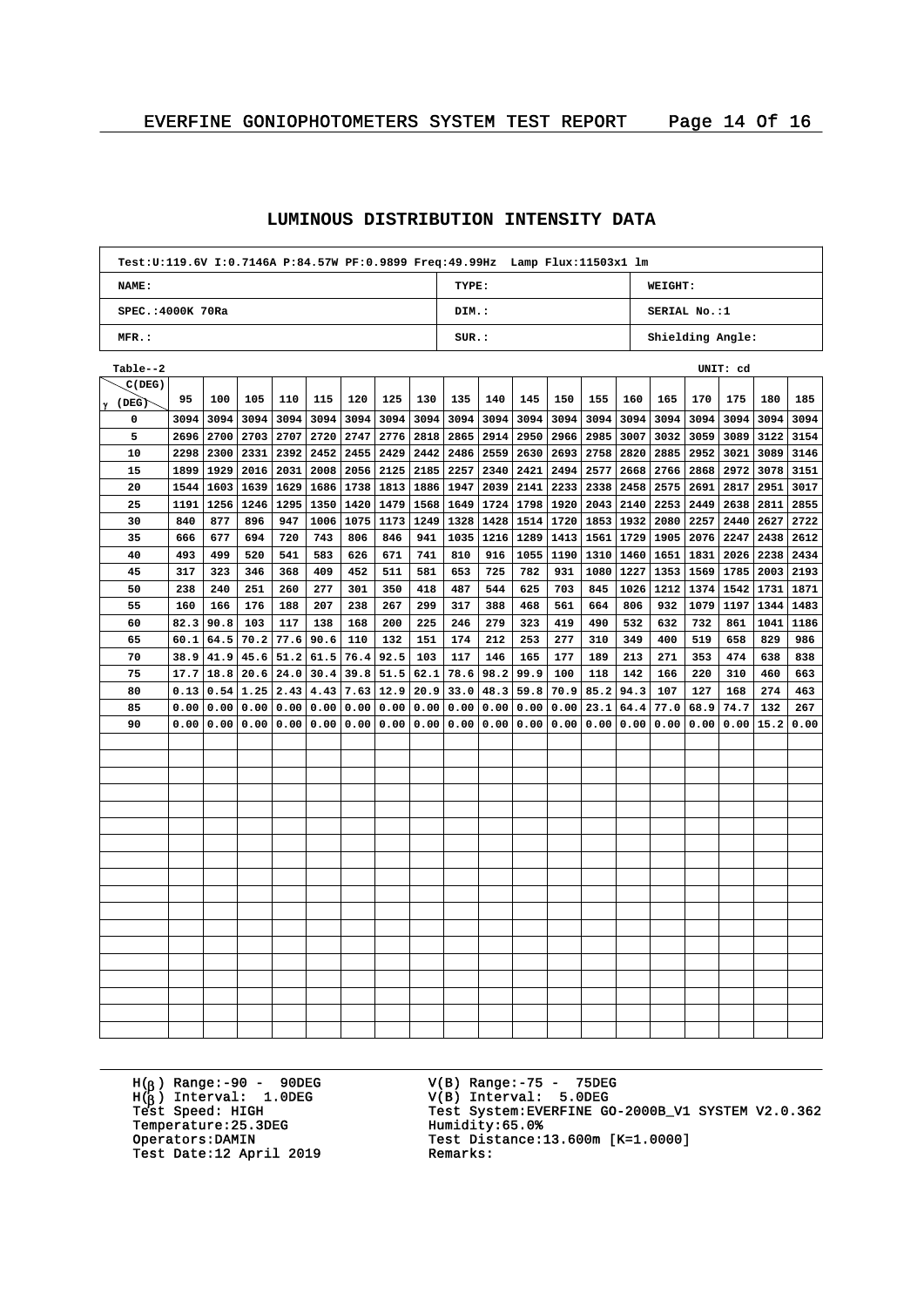|                   | Test:U:119.6V I:0.7146A P:84.57W PF:0.9899 Freq:49.99Hz Lamp Flux:11503x1 lm |      |      |      |      |      |                    |             |                           |      |      |      |      |      |                     |             |      |      |      |  |
|-------------------|------------------------------------------------------------------------------|------|------|------|------|------|--------------------|-------------|---------------------------|------|------|------|------|------|---------------------|-------------|------|------|------|--|
| <b>NAME:</b>      |                                                                              |      |      |      |      |      |                    |             | TYPE:                     |      |      |      |      |      | WEIGHT:             |             |      |      |      |  |
| SPEC.: 4000K 70Ra |                                                                              |      |      |      |      |      |                    |             | DIM.:                     |      |      |      |      |      | <b>SERIAL No.:1</b> |             |      |      |      |  |
| MFR.:             |                                                                              |      |      |      |      |      |                    |             | SUR.:<br>Shielding Angle: |      |      |      |      |      |                     |             |      |      |      |  |
| Table--3          |                                                                              |      |      |      |      |      |                    |             | UNIT: cd                  |      |      |      |      |      |                     |             |      |      |      |  |
| C(DEG)            |                                                                              |      |      |      |      |      |                    |             |                           |      |      |      |      |      |                     |             |      |      |      |  |
| $\gamma$ (DEG)    | 190                                                                          | 195  | 200  | 205  | 210  | 215  | 220                | 225         | 230                       | 235  | 240  | 245  | 250  | 255  | 260                 | 265         | 270  | 275  | 280  |  |
| 0                 | 3094                                                                         | 3094 | 3094 | 3094 | 3094 |      | 3094 3094          | 3094        | 3094                      | 3094 | 3094 | 3094 | 3094 | 3094 | 3094                | 3094        | 3094 | 3094 | 3094 |  |
| 5                 | 3189                                                                         | 3225 | 3262 | 3300 | 3338 | 3376 | 3389               | 3385        | 3377                      | 3373 | 3379 | 3382 | 3396 |      | 3413 3424           | 3426        | 3425 | 3427 | 3426 |  |
| 10                | 3202                                                                         | 3257 | 3311 | 3362 | 3408 | 3450 | 3479               | 3501        | 3554                      | 3634 | 3751 | 3799 | 3770 | 3739 | 3744                | 3763        | 3756 | 3766 | 3827 |  |
| 15                | 3226                                                                         | 3305 | 3391 | 3479 | 3570 | 3666 | 3737               | 3787        | 3834                      | 3882 | 3918 | 3985 | 4136 | 4160 | 4082                | 4096        | 4088 | 4135 | 4201 |  |
| 20                | 3097                                                                         | 3193 | 3294 | 3393 | 3495 | 3619 | 3773               | 3948        | 4047                      | 4052 | 4014 | 4007 | 3996 | 4138 | 4067                | 4010        | 4005 | 4105 | 4108 |  |
| 25                | 2886                                                                         | 2913 | 3008 | 3117 | 3232 | 3415 | 3620               | 3710        | 3812                      | 3906 | 4000 | 3936 | 3934 | 3932 | 4059                | 3921        | 3921 | 4068 | 3946 |  |
| 30                | 2818                                                                         | 2915 | 3009 | 3134 | 3219 | 3239 | 3376               | 3524        | 3720                      | 3765 | 3830 | 3942 | 3845 | 3828 | 4008                | 3840        | 3838 | 4004 | 3805 |  |
| 35                | 2783                                                                         | 2925 | 3048 | 3133 | 3221 | 3296 | 3439               | 3466        | 3630                      | 3814 | 3773 | 3793 | 3874 | 3856 | 3928                | 3870        | 3876 | 4006 | 3838 |  |
| 40                | 2667                                                                         | 2928 | 3109 | 3162 | 3230 | 3334 | 3447               | 3532        | 3542                      | 3658 | 3719 | 3786 | 3864 |      | 3825 3905 3929      |             | 3914 | 3989 | 3853 |  |
| 45                | 2401                                                                         | 2635 | 2744 | 2896 | 3054 |      | 3205 3320          | 3374        | 3403                      | 3472 | 3601 | 3724 | 3791 |      | 3842 3899           | 3992        | 3952 | 3973 | 3853 |  |
| 50                | 2077                                                                         | 2311 | 2434 | 2571 | 2731 | 2871 | 2963               | 3085        | 3217                      | 3336 | 3536 | 3442 | 3515 | 3550 | 3552                | 3619        | 3551 | 3562 | 3532 |  |
| 55                | 1646                                                                         | 1824 | 1980 | 2227 | 2407 | 2623 | 2702               | 2786        | 2909                      | 2998 | 3053 | 3106 | 3174 | 3159 | 3161                | 3216        | 3151 | 3146 | 3175 |  |
| 60                | 1365                                                                         | 1537 | 1738 | 1947 | 2160 | 2335 | 2563               | 2575        | 2610                      | 2736 | 2739 | 2834 | 2779 |      | 2775 2757           | 2787        | 2750 | 2742 | 2818 |  |
| 65                | 1171                                                                         | 1330 | 1520 | 1720 | 1980 |      | 2135 2286          | 2421        | 2370                      | 2450 | 2520 | 2640 | 2659 | 2732 | 2791                | 2847        | 2821 | 2803 | 2852 |  |
| 70                | 1012                                                                         | 1192 | 1382 | 1565 | 1738 | 1974 | 2064               | 2303        | 2366                      | 2472 | 2551 | 2655 | 2701 | 2797 | 2893                | 2917        | 2893 | 2865 | 2886 |  |
| 75                | 861                                                                          | 1038 | 1246 | 1401 | 1562 | 1778 | 1936               | 2182        | 2416                      | 2498 | 2624 | 2693 | 2757 | 2860 | 3005                | 2988        | 2964 | 2922 | 2926 |  |
| 80                | 713                                                                          | 923  | 1119 | 1286 | 1423 | 1550 |                    | 1753   1642 | 1418                      | 1091 | 795  | 538  | 348  | 197  |                     | $91.3$ 22.3 | 0.00 | 21.8 | 88.0 |  |
| 85                | 465                                                                          | 711  | 838  | 398  | 0.00 | 0.00 | 0.00               | 0.00        | 0.00                      | 0.00 | 0.00 | 0.00 | 0.00 | 0.00 | 0.00                | 0.00        | 0.00 | 0.00 | 0.00 |  |
| 90                | 0.00                                                                         | 0.00 | 0.00 | 0.00 | 0.00 |      | 0.00   0.00   0.00 |             | 0.00                      | 0.00 | 0.00 | 0.00 | 0.00 |      | 0.00 0.00           | 0.00        | 0.00 | 0.00 | 0.00 |  |
|                   |                                                                              |      |      |      |      |      |                    |             |                           |      |      |      |      |      |                     |             |      |      |      |  |
|                   |                                                                              |      |      |      |      |      |                    |             |                           |      |      |      |      |      |                     |             |      |      |      |  |
|                   |                                                                              |      |      |      |      |      |                    |             |                           |      |      |      |      |      |                     |             |      |      |      |  |
|                   |                                                                              |      |      |      |      |      |                    |             |                           |      |      |      |      |      |                     |             |      |      |      |  |
|                   |                                                                              |      |      |      |      |      |                    |             |                           |      |      |      |      |      |                     |             |      |      |      |  |
|                   |                                                                              |      |      |      |      |      |                    |             |                           |      |      |      |      |      |                     |             |      |      |      |  |
|                   |                                                                              |      |      |      |      |      |                    |             |                           |      |      |      |      |      |                     |             |      |      |      |  |
|                   |                                                                              |      |      |      |      |      |                    |             |                           |      |      |      |      |      |                     |             |      |      |      |  |
|                   |                                                                              |      |      |      |      |      |                    |             |                           |      |      |      |      |      |                     |             |      |      |      |  |
|                   |                                                                              |      |      |      |      |      |                    |             |                           |      |      |      |      |      |                     |             |      |      |      |  |
|                   |                                                                              |      |      |      |      |      |                    |             |                           |      |      |      |      |      |                     |             |      |      |      |  |
|                   |                                                                              |      |      |      |      |      |                    |             |                           |      |      |      |      |      |                     |             |      |      |      |  |
|                   |                                                                              |      |      |      |      |      |                    |             |                           |      |      |      |      |      |                     |             |      |      |      |  |
|                   |                                                                              |      |      |      |      |      |                    |             |                           |      |      |      |      |      |                     |             |      |      |      |  |
|                   |                                                                              |      |      |      |      |      |                    |             |                           |      |      |      |      |      |                     |             |      |      |      |  |
|                   |                                                                              |      |      |      |      |      |                    |             |                           |      |      |      |      |      |                     |             |      |      |      |  |
|                   |                                                                              |      |      |      |      |      |                    |             |                           |      |      |      |      |      |                     |             |      |      |      |  |
|                   |                                                                              |      |      |      |      |      |                    |             |                           |      |      |      |      |      |                     |             |      |      |      |  |
|                   |                                                                              |      |      |      |      |      |                    |             |                           |      |      |      |      |      |                     |             |      |      |      |  |

#### **LUMINOUS DISTRIBUTION INTENSITY DATA**

H( ) Range:-90 - 90DEG H( ) Interval: 1.0DEG Temperature: 25.3DEG<br>Operators: DAMIN Test Date:12 April 2019

V(B) Range:-75 - 75DEG V(B) Interval: 5.0DEG <sup>b</sup> Test System: EVERFINE GO-2000B\_V1 SYSTEM V2.0.362 Processe.org<br>Humidity:65.0%<br>Test Distance:13.600m [K=1.0000]<br>Remarks: